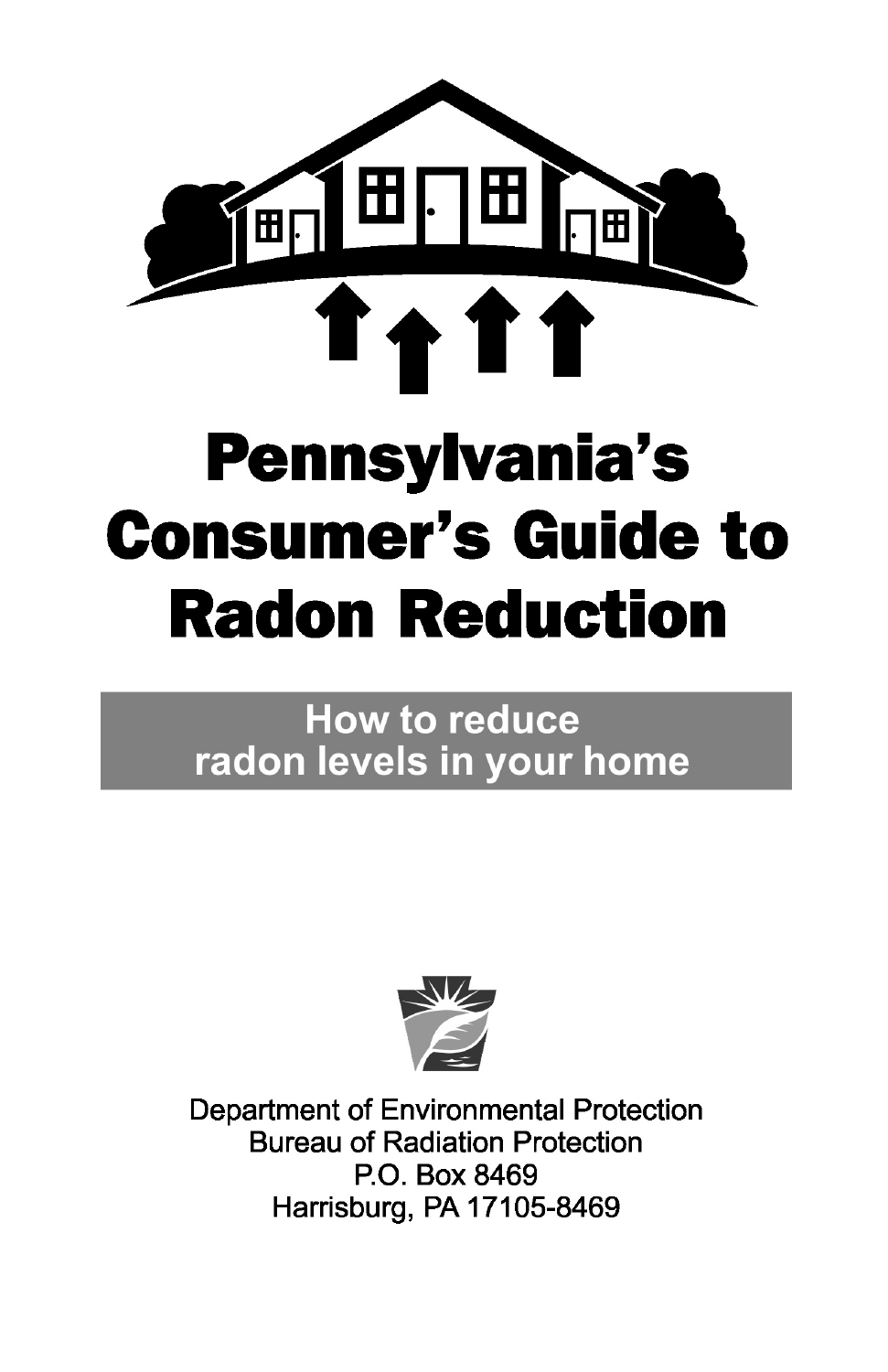

### **INTRODUCTION**

- his booklet is for people who have confirmed that they have elevated radon levels - 4 picocuries per liter (pCi/L) or higher. This booklet can help you: **T**
	- Select a certified radon mitigation contractor to reduce the radon levels in your home
	- Determine an appropriate radon reduction method
	- Maintain your radon reduction system

For information on how to test your home for radon, call the Pennsylvania radon office at 800-237-2366 and ask for a copy of "Pennsylvania Citizen's Guide to Radon" or, if testing during a home sale, the "Pennsylvania Home Buyer's and Seller's Guide to Radon." Online versions of these documents are available at www.dep.pa.gov.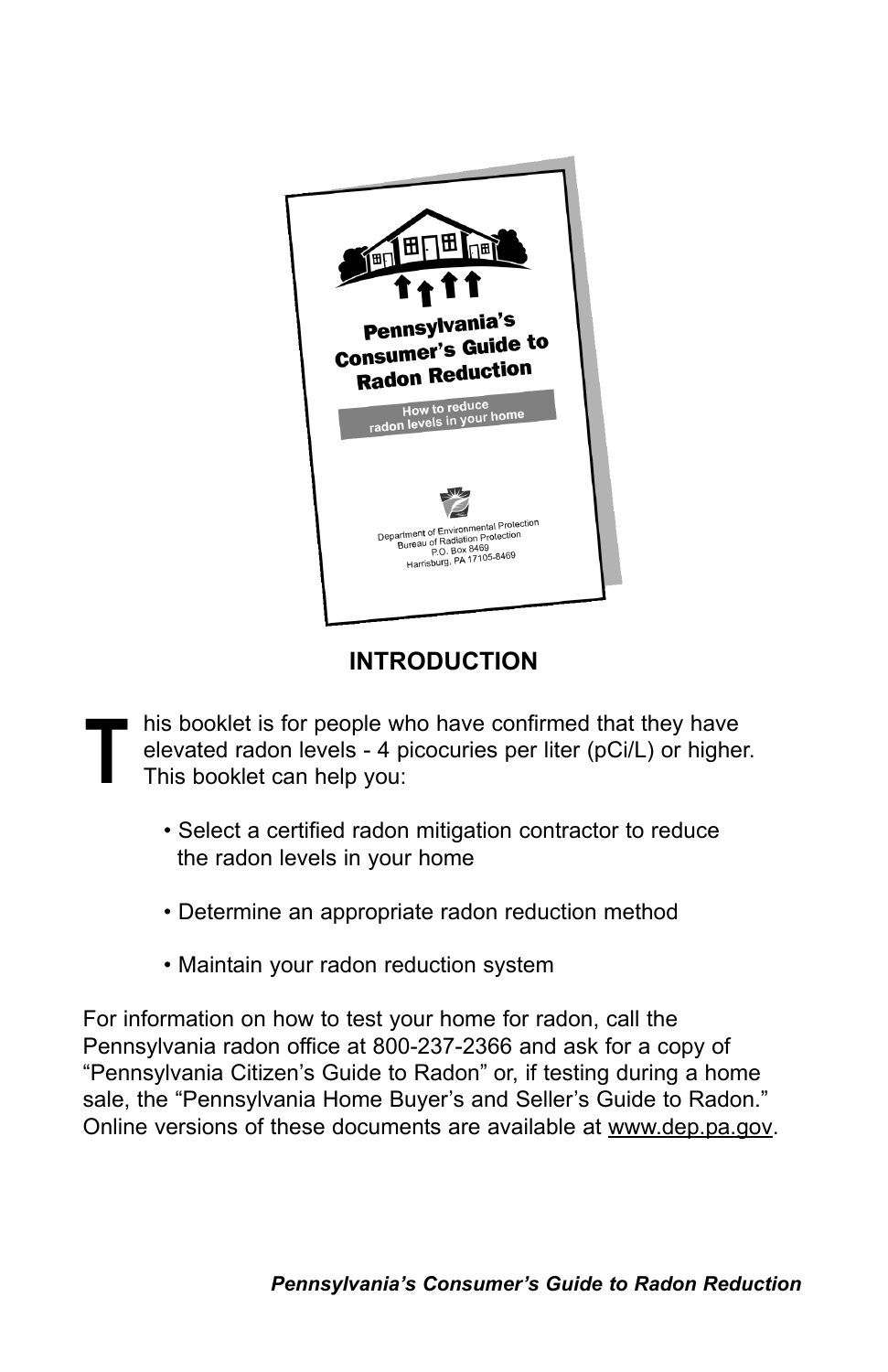# **OVERVIEW**

### *Reduce Radon Levels In Your Home*

Radon is the leading cause of lung cancer for non-smokers and the second leading cause of lung cancer for the general population. The Surgeon General, the Pennsylvania Department of Environmental Protection (DEP), and the U.S. Environmental Protection Agency (EPA) recommend testing for radon and reducing radon in homes that have high levels. Fix your home if your radon level is confirmed to be 4 picocuries per liter (pCi/L) or higher. Radon levels less than 4 pCi/L still pose a risk and in many cases may be reduced. If you smoke and your home has high radon levels, your risk of lung cancer is especially high.

### *Select A State Certified Contractor*

Choose a state certified radon mitigation contractor to fix your home. Certified contractors are trained, must pass a comprehensive exam, and must agree to follow standards developed to ensure effective radon reduction. Call the Pennsylvania Radon office at 800-237-2366 or visit our web site at www.dep.pa.gov for a list of certified contractors.

In this booklet, the word "certified" always means **certified by DEP as required by Pennsylvania Law.**

### *Radon Reduction Techniques Work*

Radon reduction systems work. Some radon reduction systems can reduce radon levels in your home by up to 99 percent. In Pennsylvania, the cost of fixing a home generally ranges from \$500 to \$2,000 (with an average cost of \$1,000). Your costs may vary depending on the size and design of your home and which radon reduction methods are needed. Hundreds of thousands of people have reduced radon levels in their homes.

### *Maintain Your Radon Reduction System*

Maintaining your radon reduction system takes little effort and keeps the system working properly and radon levels low (see page 14).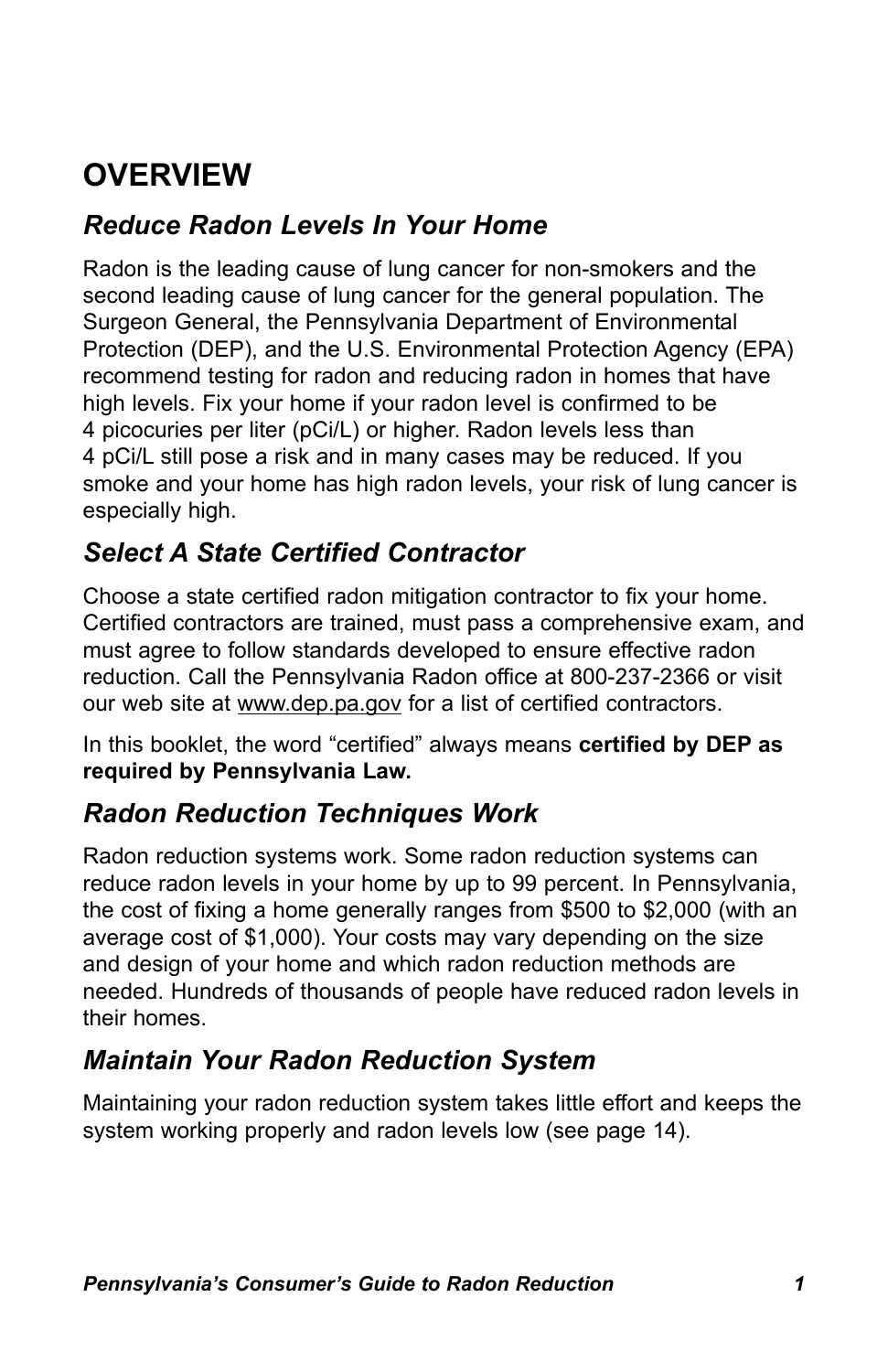#### **HOW RADON ENTERS YOUR HOUSE**



adon is a naturally occurring radioactive gas produced by the **breakdown of uranium in soil.** adon is a naturally occurring<br>
radioactive gas produced by<br>
rock, and water. Air pressure inside your home is usually lower than pressure in the soil around your home's foundation. Because of this difference in pressure, your house acts like a vacuum, drawing radon in through foundation cracks and other openings.

Radon may also be present in well water and can be released into the air in your home when water is used for

showering and other household uses. In most cases, radon entering the home through water is a small risk compared with radon entering your home from the soil. In a small number of homes, the building materials such as granite and certain concrete products can give off radon, although building materials rarely cause radon problems by themselves. In the United States, radon gas in soil is the principal source of elevated radon levels in homes.

### **RADON IS A CANCER-CAUSING, RADIOACTIVE GAS**

**Radon is estimated to cause tens of thousands of lung cancer deaths each year. In fact, the Surgeon General has warned that radon is the second leading cause of lung cancer in the United States**. Only smoking causes more lung cancer deaths. If you smoke and your home has high radon levels, your risk of lung cancer is especially high.

#### **WHAT DO YOUR RADON TEST RESULTS MEAN?**

**Any radon exposure has some risk of causing lung cancer. The lower the radon level in your home, the lower your family's risk of lung cancer.** The amount of radon in the air is measured in pCi/L.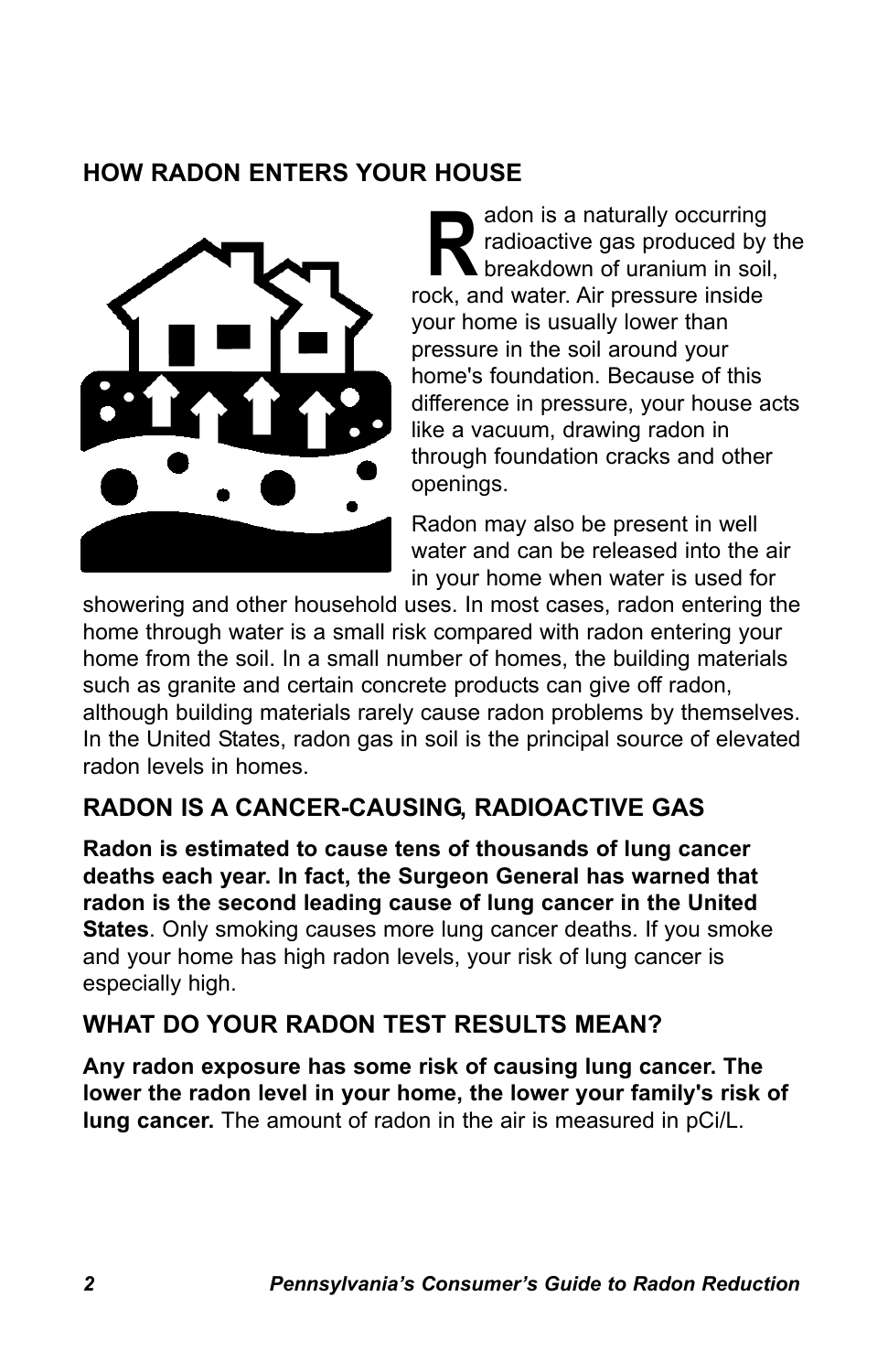The U.S. Congress has set a long-term goal that indoor radon levels be no more than outdoor levels; about 0.4 pCi/L of radon is normally found in the outside air. DEP recommends fixing your home if the results of one *long-term* test or the average of two *short-term* tests show radon levels of 4 pCi/L or higher. With today's technology, radon levels in most homes can be reduced to 2 pCi/L or below. You may also want to consider fixing your home if the level is between 2 and 4 pCi/L.

A short-term test remains in your home from two days up to 90 days, whereas a long-term test remains in your home for more than 90 days. All radon tests should be taken for a minimum of 48 hours. A short-term test will yield faster results, but a long-term test will give a better understanding of your home's year-round average radon level.

DEP recommends two categories of radon testing. One category is for concerned homeowners or occupants whose house is not for sale; refer to Pennsylvania's pamphlet *Pennsylvania Citizen's Guide to Radon* for testing guidance. The second category is for real estate transactions; refer to Pennsylvania's pamphlet *Home Buyer's and Seller's Guide to Radon*, which provides guidance and answers to some common questions.

#### **SELECTING A RADON TEST KIT**

Since you cannot see or smell radon, special equipment is needed to detect it. When you're ready to test your home, contact the Pennsylvania Radon office for information on locating qualified test kits or certified radon testers. There are two types of radon testing devices: passive and active. Passive radon testing devices do not need power to function. These include charcoal canisters, alpha-track detectors, charcoal liquid scintillation devices, and electret ion chamber detectors. Both short- and long-term passive devices are generally inexpensive. Active radon testing devices require power to function and usually provide hourly readings and an average result for the test period. These include continuous radon monitors and continuous working level monitors, and these tests may cost more. Radon office staff can explain the differences between devices and recommend ones which are most appropriate for your needs and expected testing conditions. Make sure to use a radon testing device from a certified laboratory.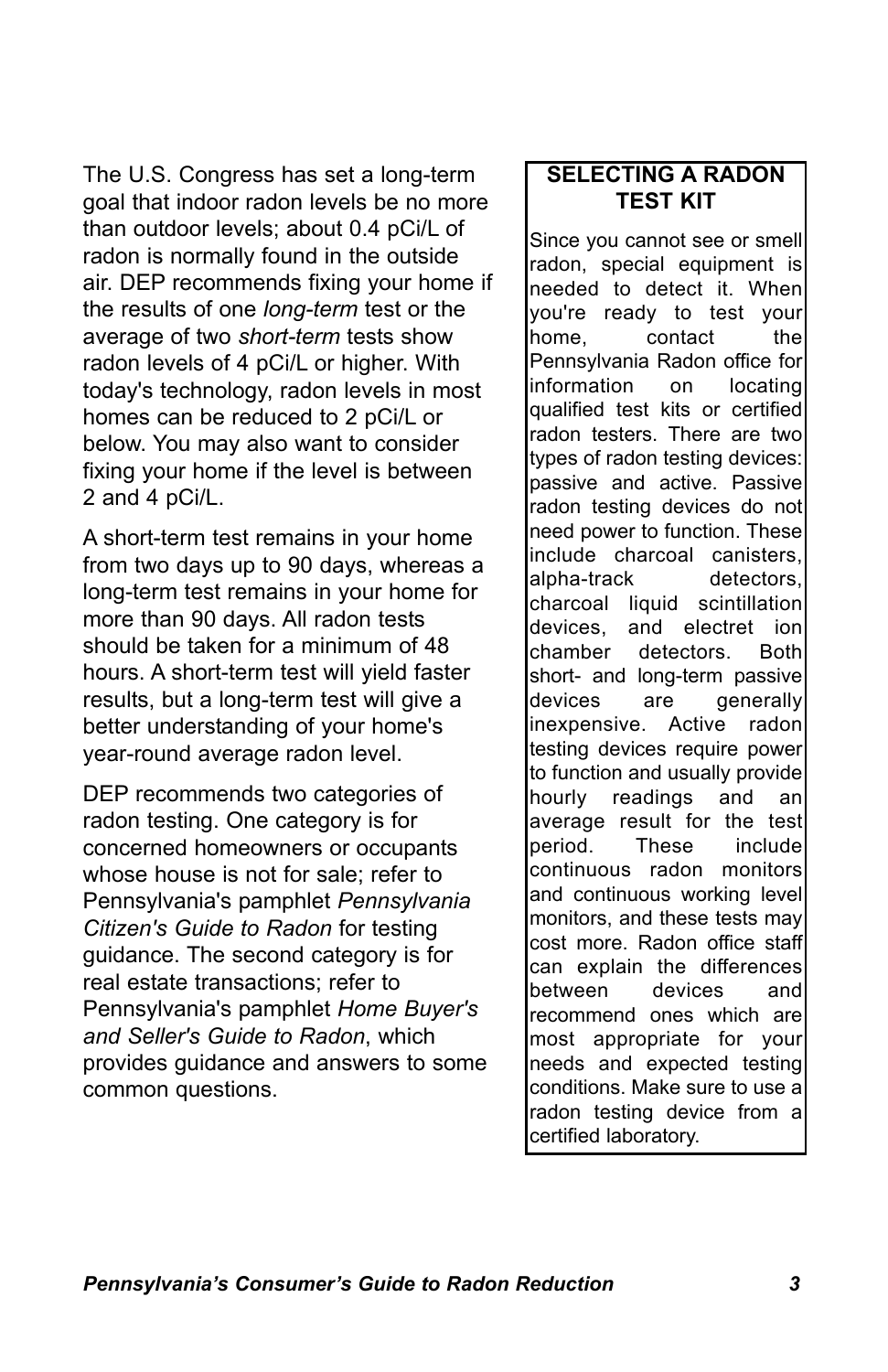# **WHY HIRE A CONTRACTOR?**

DEP recommends that you have a certified radon mitigation contractor fix your home because lowering high radon levels requires specific technical knowledge and special skills. Without the proper equipment or technical knowledge, you could actually increase your radon level or create other potential hazards and additional costs. However, if you decide to do the work yourself, get information on appropriate training courses and copies of EPA's technical guidance documents from the Pennsylvania radon office.

# **WILL ANY CONTRACTOR DO?**

Pennsylvania law requires radon mitigation contractors to be certified by DEP. These contractors must take training courses and pass an exam. Certified contractors are then required to follow the Pennsylvania Radon Mitigation Standards. For a list of certified mitigation contractors, call 800-237-2366 or visit www.dep.pa.gov.

DEP issues each certified mitigator a photo ID badge that includes the contractor's certification number and expiration date.

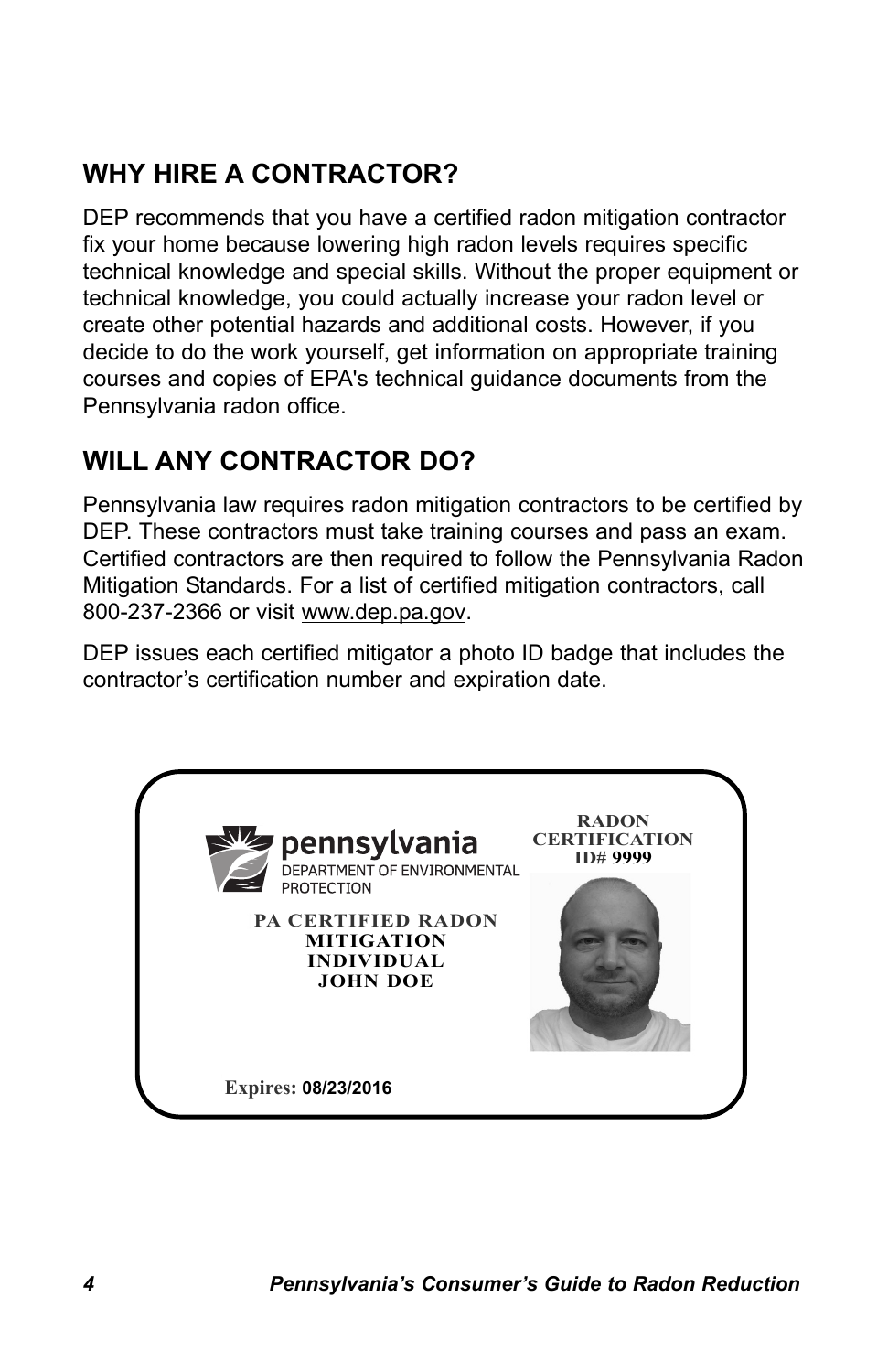# **HOW TO SELECT A CONTRACTOR**

#### *Get Estimates*

Choose a contractor to fix a radon problem just as you would choose someone to do other home repairs. It is wise to get more than one estimate, to ask for references, and to contact some of those references to ask if they are satisfied with the contractors' work.

Use this checklist when evaluating and comparing contractors and ask the following questions:

#### **YES NO**

- П  $\Box$  Will the contractor provide references or photographs as well as test results of 'before' and 'after' radon levels of past radon reduction work?
- □  $\Box$  Can the contractor explain what the work will involve, how long it will take to complete, and exactly how the radon reduction system will work?
- $\Box$  $\Box$  Does the contractor charge a fee for any diagnostic tests? Although many contractors give free estimates, they may charge for diagnostic tests. These tests help determine what type of radon reduction system should be used and in some cases are necessary, especially if the contractor is unfamiliar with the type of house structure or the anticipated degree of difficulty. See "Radon Reduction Techniques" (page 8) for more on diagnostic tests.
- П  $\Box$  Did the contractor inspect your home's structure before giving you an estimate?
- П  $\Box$  Did the contractor review the quality of your radon measurement results and determine if appropriate testing procedures were followed?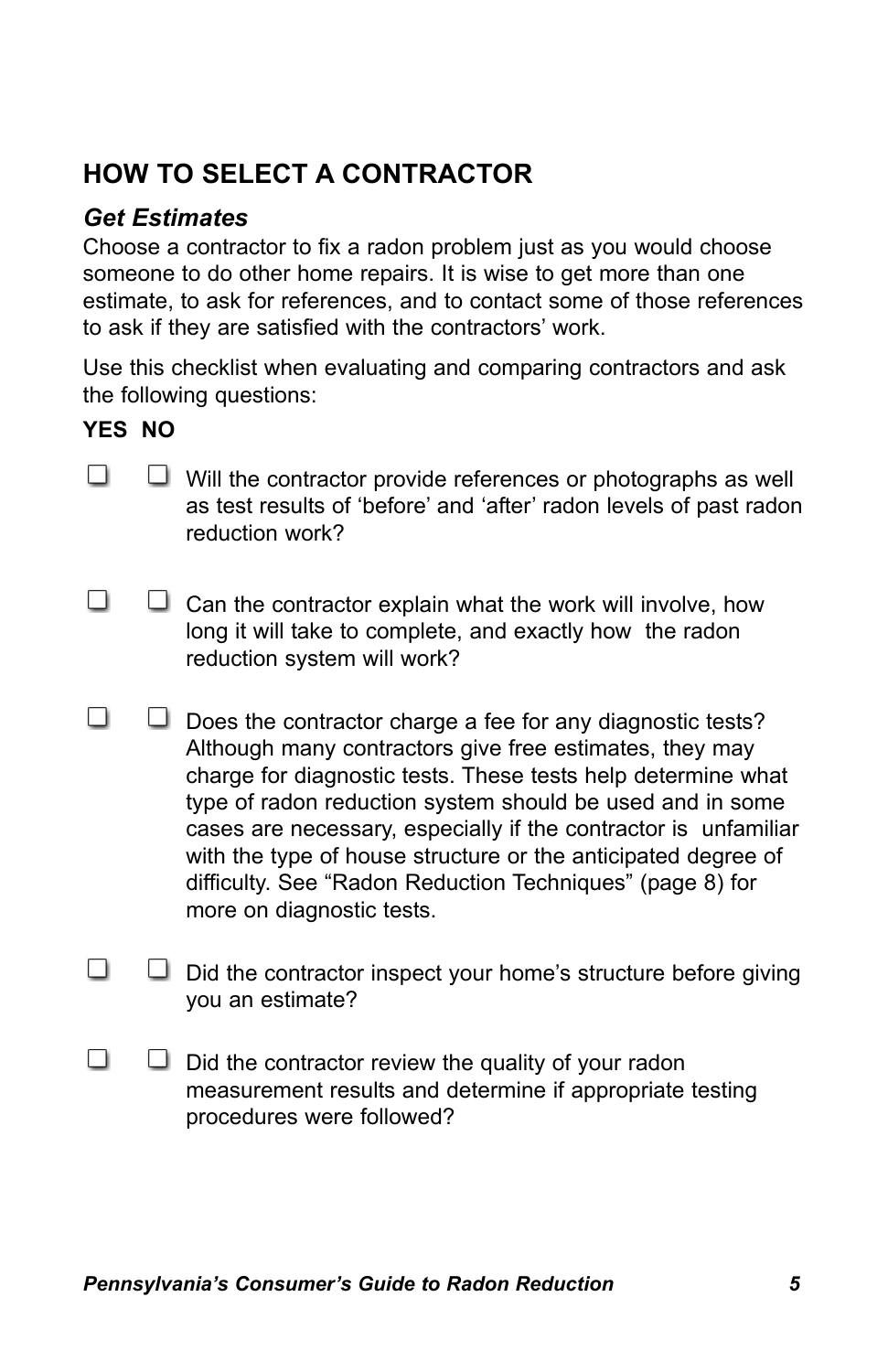Compare the contractor's proposed costs and consider what you get for your money, taking into account: annual cost to operate and maintain; aesthetic appeal inside or outside your home; the quality of the mitigation system; and the quality of the installation building materials. These factors will affect how long the system lasts.

Do the contractors' proposals and estimates include:

#### **YES NO**

П

- П.  $\Box$ Proof of state certification?
- 8 B B Proof of liability insurance, being bonded, and having all necessary licenses to satisfy local requirements?
- П.  $\Box$ Diagnostic testing prior to design and installation of a radon reduction system?
- Installation of a warning device to caution you if the radon П  $\Box$ reduction system is not working correctly?
- n Testing after installation to make sure the radon reduction system works well?
	- A guarantee to reduce radon levels to 4 pCi/L or below, and if so, for how long?

### *The Contract*



Ask the contractor to prepare a contract before any work starts. Carefully read the contract before you sign it. Make sure everything in the contract matches the original proposal. The contract should describe exactly what work will be done prior to and during the installation of the system, what the system consists of, and how the system will operate. Many contractors provide a guarantee that they will adjust or

modify the system to reach a negotiated radon level. Carefully read the conditions of the contract describing the guarantee. Carefully consider optional additions to your contract which may add to the initial cost of the system, but may be worth the extra expense. Typical options might include an extended warranty, a service plan, and/or improved aesthetics.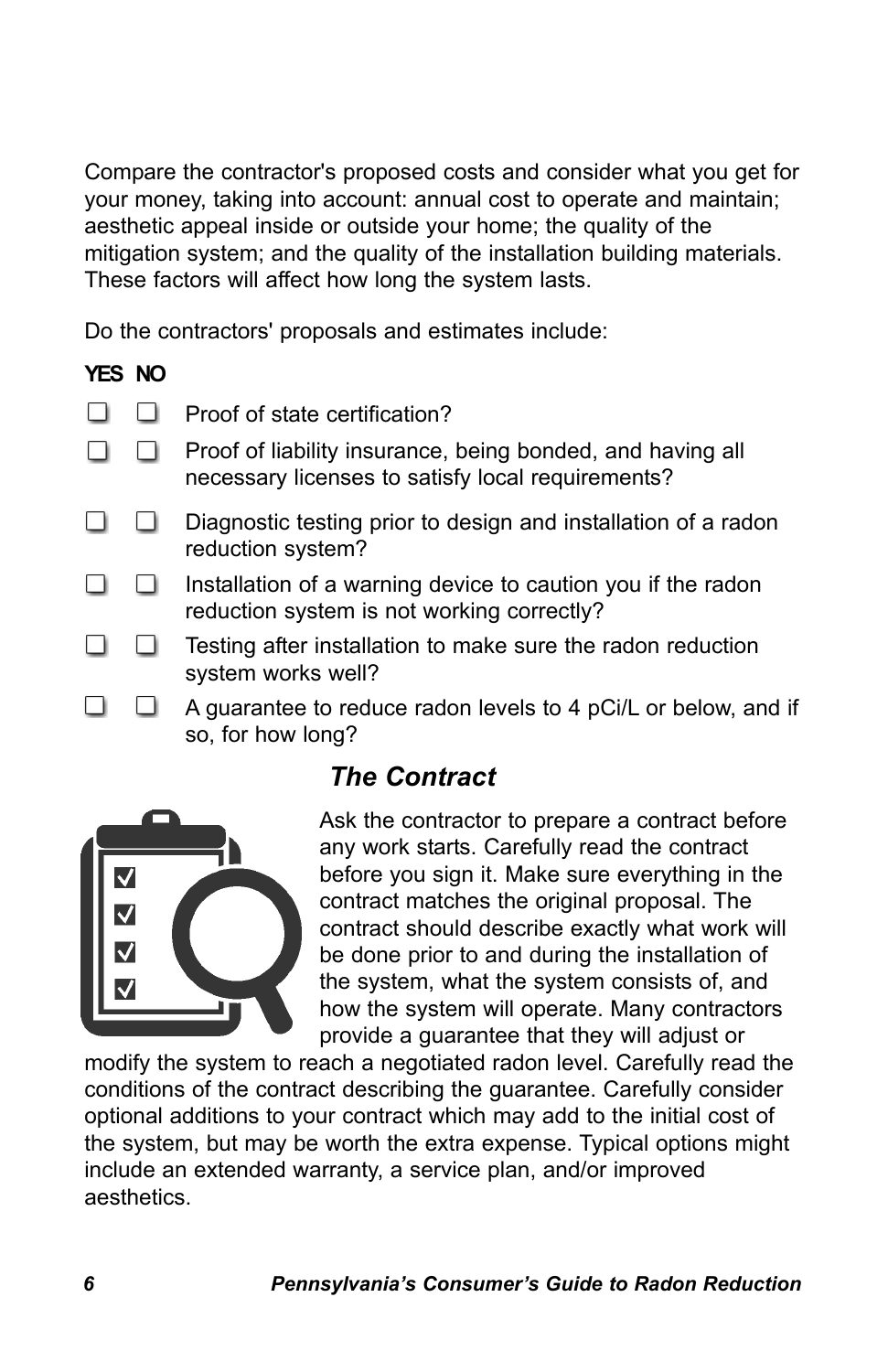Important information that should appear in the contract includes:

П The total cost of the job, including all taxes and permit fees; how much, if any, is required for a deposit; and when payment is due in full.  $\Box$ The time needed to complete the work.  $\Box$ An agreement by the contractor to obtain necessary permits and follow required building codes. □. A statement that the contractor carries liability insurance and is insured to protect you in case of injury to persons or damage to property while the work is being done.  $\Box$ A guarantee that the contractor will be responsible for damage during the job and clean-up after the job.  $\Box$ Details of any guarantee to reduce radon below a negotiated level. П Details of warranties or other optional features associated with the hardware components of the mitigation system.  $\Box$ A declaration stating whether any warranties or guarantees are transferable if you sell your home.  $\Box$ A description of what the contractor expects the homeowner to do (e.g., make the work area accessible) before work begins.

# **WHAT TO LOOK FOR IN A RADON REDUCTION SYSTEM**

In selecting a radon reduction method for your home, you and your contractor should consider several things, including: how high your initial radon level is, the costs of installation and system operation, your house size, and your foundation type.

### **Installation and Operating Costs**

The cost of a contractor fixing a home generally ranges from \$500 to \$2,000, depending on the characteristics of the house and choice of radon reduction methods.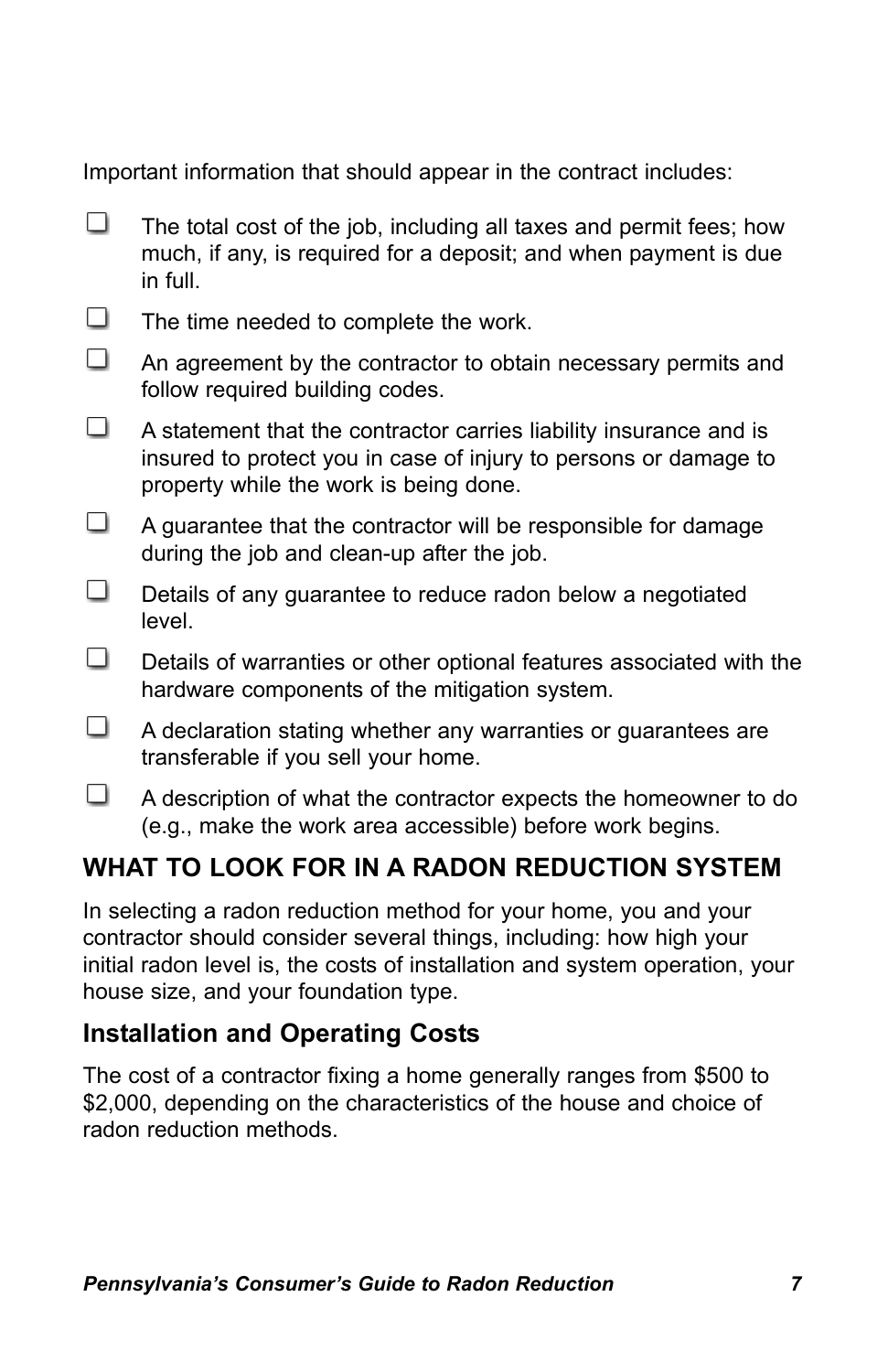Most types of radon reduction systems cause some loss of heated or air conditioned air, which could increase your utility bills. How much your utility bills increase will depend on the climate you live in, what kind of reduction system you select, and how your house is built. Systems that use fans are more effective in reducing radon levels; however, they will slightly increase your electric bill.



# **RADON REDUCTION TECHNIQUES**

There are several methods that a contractor can use to lower radon levels in your home. Some techniques prevent radon from entering your home while others reduce radon levels after it has entered. DEP and EPA generally recommend methods that prevent the entry of radon. Soil suction, for example, prevents radon from entering your home by drawing the radon from below the house and venting it through a pipe, or pipes, to the air above the house where it is quickly diluted.

Any information that you may have about the construction of your house could help your contractor choose the best system. Your contractor will perform a visual inspection of your house and design a system that considers specific features of your house. If this inspection fails to provide enough information, the contractor may need to perform diagnostic tests during the initial phase of the installation to help develop the best radon reduction system for your home. For instance, your contractor can use chemical smoke to find the source and direction of air movement. A contractor can learn air flow sources and directions by watching a small amount of smoke that he or she shot into holes, drains, sumps, or along cracks. The sources of airflow show possible radon routes. A contractor may have concerns about backdrafting of combustion appliances when considering radon mitigation options and may recommend that the homeowner have the appliance(s) checked by a qualified inspector.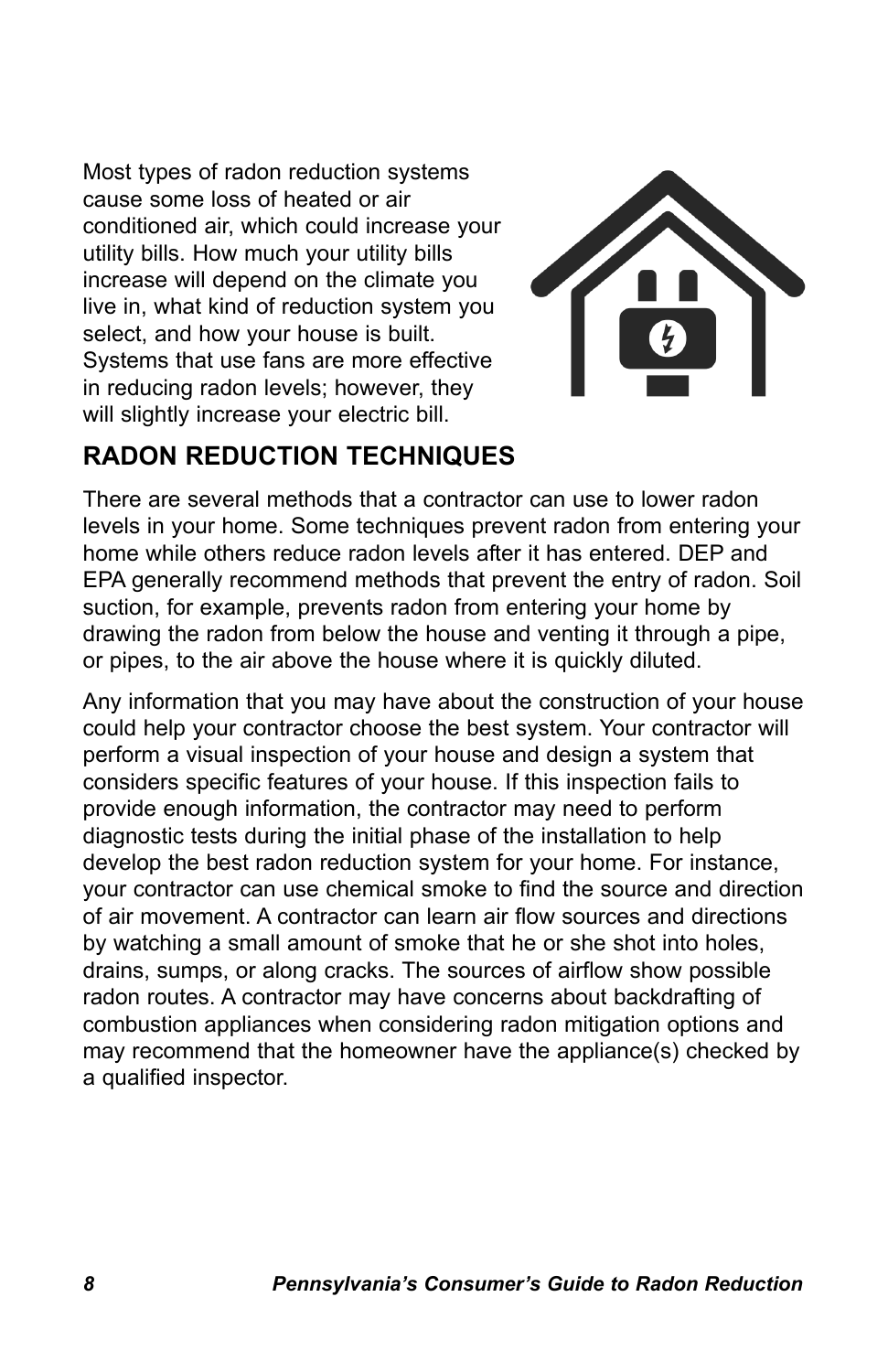

Another type of diagnostic test is a soil communication test. This test uses a vacuum cleaner and chemical smoke to determine how easily air can move from one point to another under the foundation. By inserting a vacuum cleaner hose in one small hole and using chemical smoke in a second small hole, a contractor can see if the smoke is pulled down into the second hole by the force of the vacuum cleaner's suction. Watching the smoke during a soil

communication test helps a contractor decide if certain radon reduction systems would work well in your house.

Whether diagnostic tests are needed is decided by details specific to your house, such as the foundation design, what kind of material is under your house, and by the contractor's experience with similar houses and similar radon test results.

#### *House Foundation Types*

Your house type will affect the kind of radon reduction system that will work best. Houses are generally categorized according to their foundation design. For example: basement, slab-on-grade (concrete poured at ground level), or crawlspace (a shallow unfinished space under the first floor). Some houses have more than one foundation design feature.



For instance, it is common to have a basement under part of the house and to have a slab-on-grade or crawlspace under the rest of the house. In these situations a combination of radon reduction techniques may be needed to reduce radon levels to below 4 pCi/L.

Radon reduction systems can be grouped by house foundation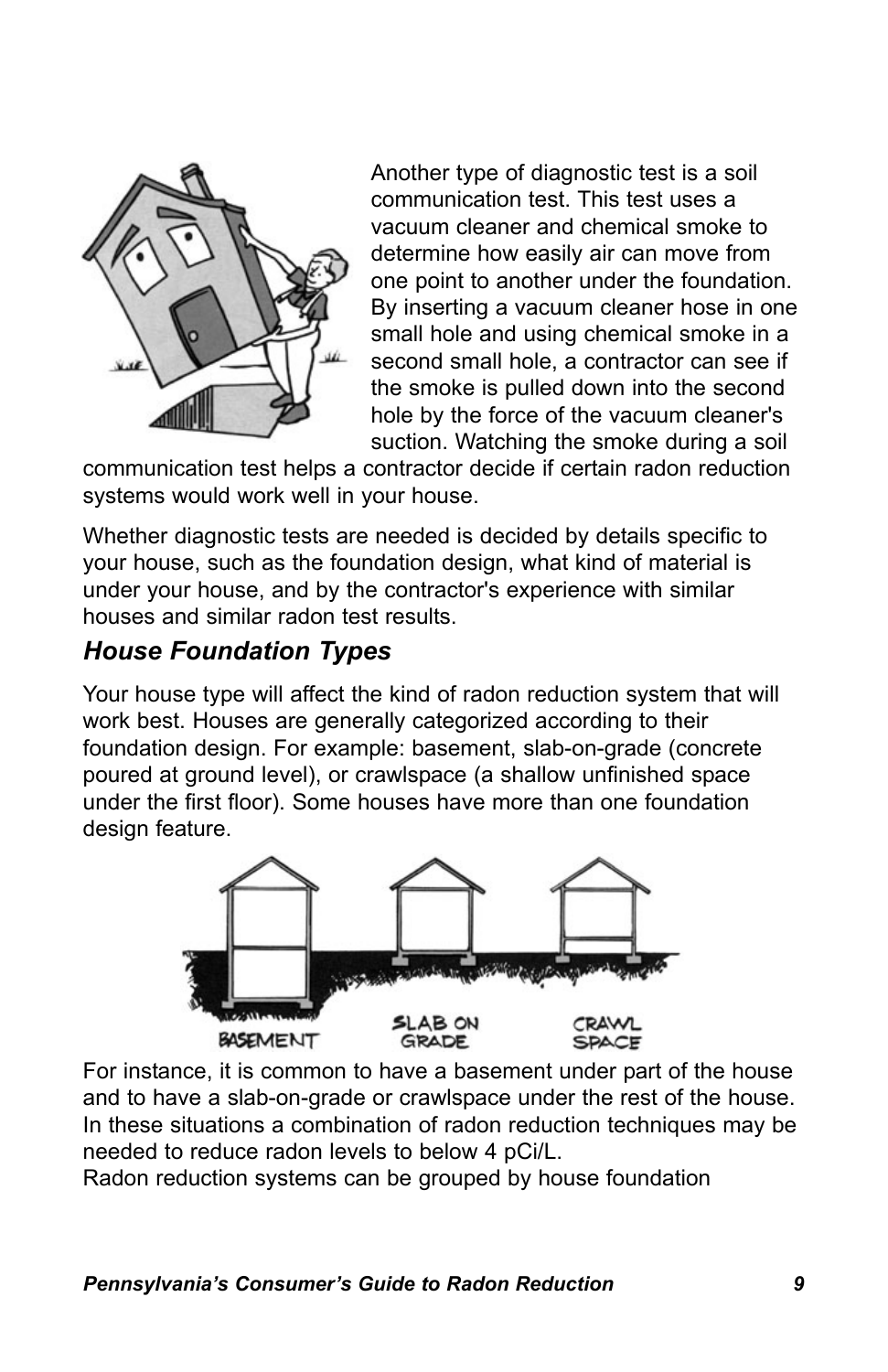design. Determine your type of foundation design and read about which radon reduction systems may be best for your house.

#### *Basement and Slab-on-Grade Houses*

In houses that have a basement or a slab-on-grade foundation, radon is



usually reduced by one of four types of soil suction: subslab suction, drain tile suction, sump hole suction, or block wall suction. Active subslab suction (also called subslab depressurization) is the most common and usually the most reliable radon reduction method. One or more suction pipes are inserted through the floor slab into the crushed rock or soil underneath. They also may be inserted below the concrete slab from outside the house. The number and location of

suction pipes that are needed depends on how easily air can move in the crushed rock or soil under the slab, and on the strength of the radon source. Often, only a single suction point is needed.

A contractor usually gets this information from visual inspection, from diagnostic tests, or from experience. A radon vent fan connected to the suction pipe(s) draws the radon gas from below the house and releases it into the outdoor air while simultaneously creating a negative pressure (vacuum) beneath the slab. Common fan locations include unconditioned house and garage spaces, including attics and the exterior of the house.

Passive subslab suction is the same as active subslab suction except it relies on natural pressure differentials and air currents instead of a fan to draw radon up from below the house. Passive subslab suction is usually associated with radon-resistant features installed in newly constructed homes. Passive subslab suction is generally not as effective in reducing high radon levels as active subslab suction.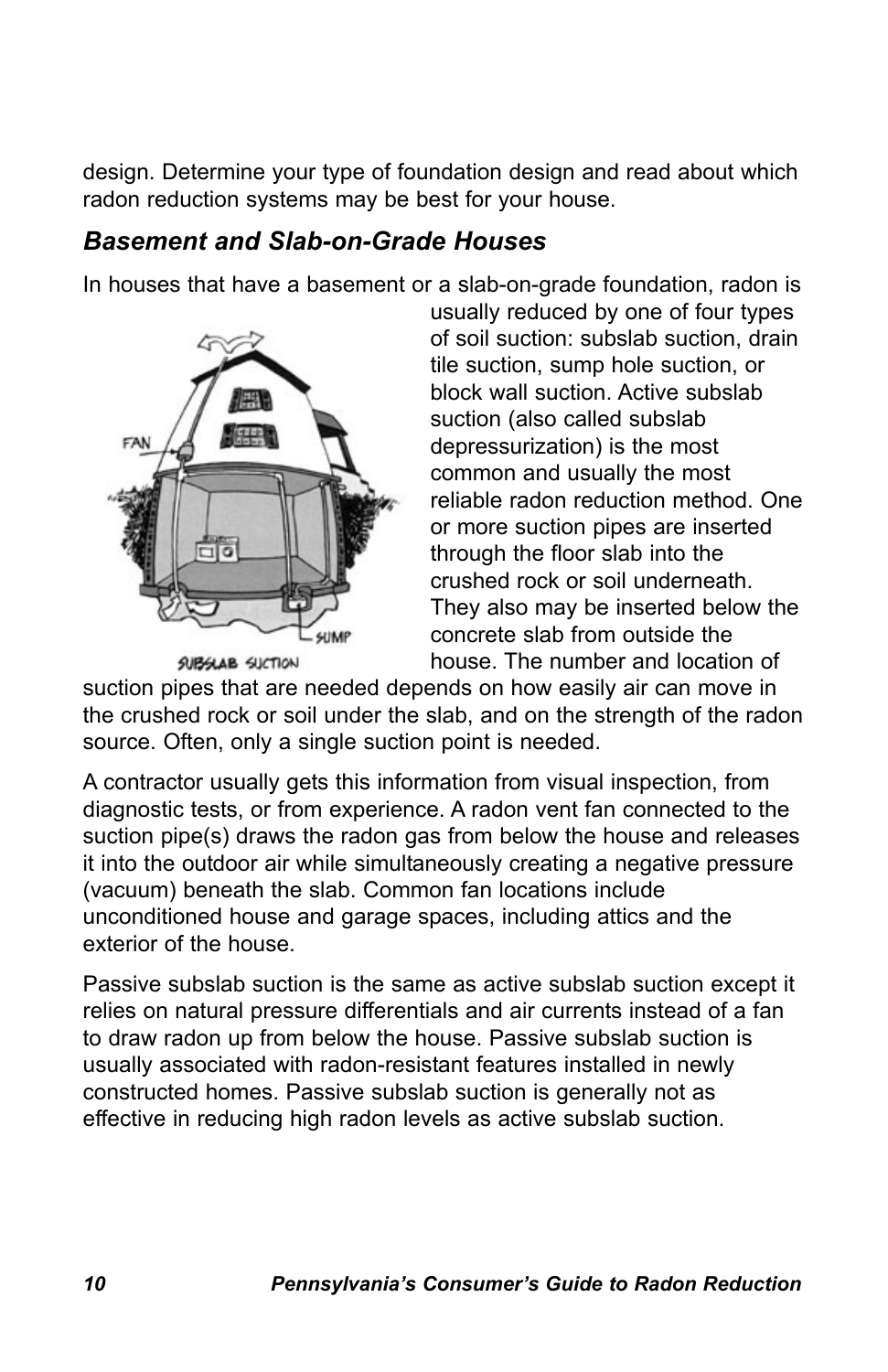Some houses have drain tiles or perforated pipe to direct water away from the foundation of the house. Suction on these tiles or pipes is often effective in reducing radon levels.

One variation of subslab and drain tile suction is sump hole suction. Often, when a house with a basement has a sump pump to remove unwanted water, the sump can be capped so that it can continue to drain water and serve as the location for a radon suction pipe.

Block wall suction can be used in basement houses with hollow block foundation walls. This method removes radon and depressurizes the block wall, similar to subslab suction. This method is often used in combination with subslab suction.

### *Crawlspace Houses*

An effective method to reduce radon levels in crawlspace houses involves covering the earth floor with a high-density plastic sheet. A vent pipe and fan are used to draw the radon from under the sheet and vent it to the outdoors. This form of soil suction is called submembrane suction and, when properly applied, is the most effective way to reduce radon levels in crawlspace houses. Another, less-favorable option is active crawlspace depressurization which involves drawing air directly from the crawlspace using a fan. This technique generally does not work as well as submembrane suction and requires special attention to combustion appliance backdrafting and sealing the crawlspace from other portions of the house. It may also result in increased energy costs due to loss of conditioned air from the house.

In some cases, radon levels can be lowered by ventilating the crawlspace passively (without the use of a fan) or actively (with the use of a fan). Crawlspace ventilation may lower indoor radon levels both by reducing the home's suction on the soil and by diluting the radon beneath the house. Passive ventilation in a crawlspace is achieved by opening vents or installing additional vents. Active ventilation uses a fan to blow air through the crawlspace instead of relying on natural air circulation.

In colder climates, for either passive or active crawlspace ventilation, water pipes, sewer lines, and appliances in the crawlspace may need to be insulated against the cold. These ventilation options could result in increased energy costs for the house.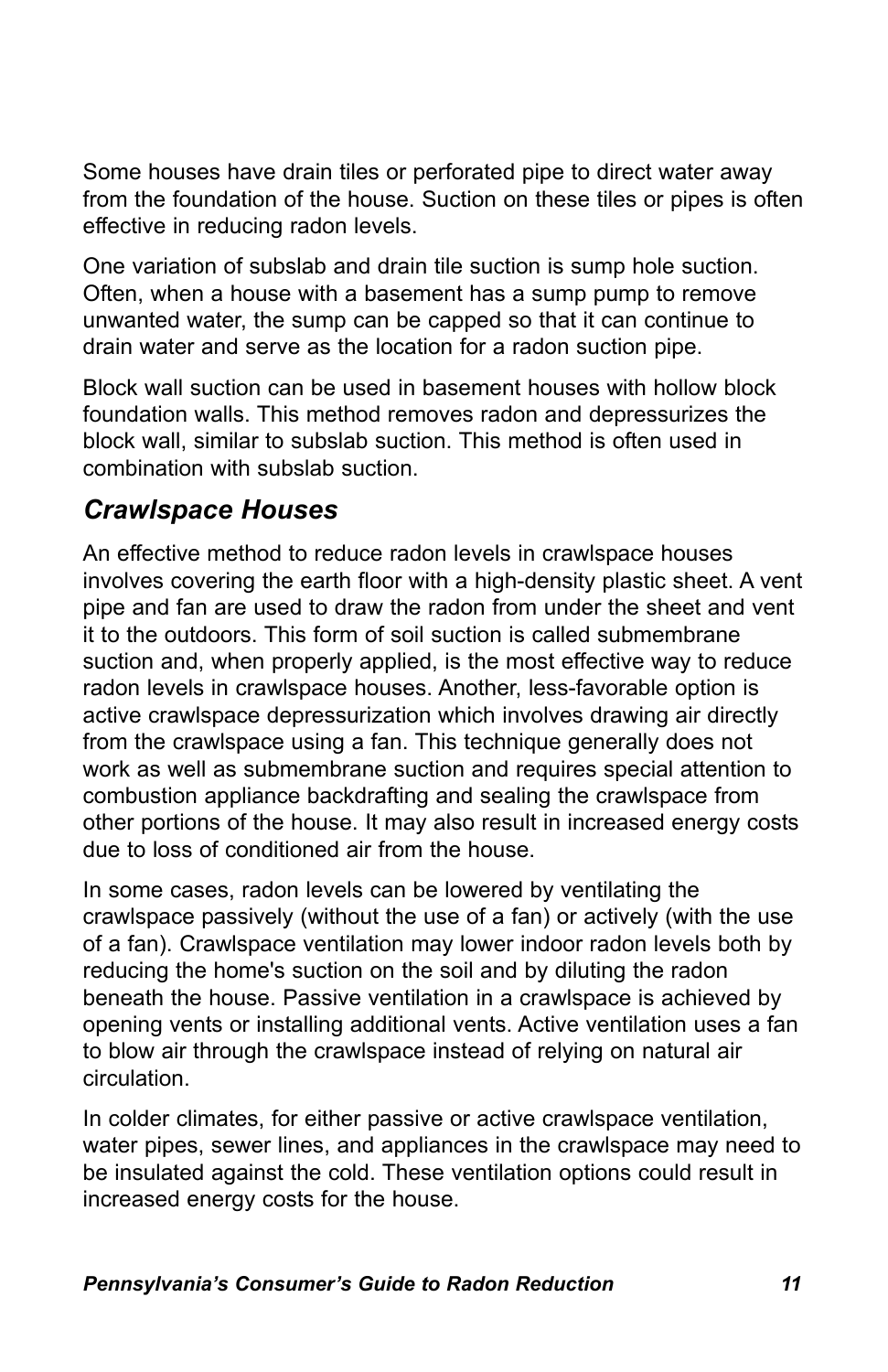### *Other Types of Radon Reduction Methods*

Other radon reduction techniques that can be used in any type of house include: sealing, house/room pressurization, heat recovery ventilation, and natural ventilation.

Sealing cracks and other openings in the foundation is a basic part of most approaches to radon reduction. Sealing the cracks limits the flow of radon into your home, thereby making other radon reduction techniques more effective and cost-efficient. It also reduces the loss of conditioned air. DEP and EPA do not recommend the use of sealing alone to reduce radon because, by itself, sealing has not been shown to lower radon levels significantly or consistently. It is difficult to identify and permanently seal the places where radon is entering. Normal settling of your house opens new entry routes and reopens old ones.

House/room pressurization uses a fan to blow air into the basement or living area from either upstairs or outdoors. It attempts to create enough pressure at the lowest level indoors (in a basement, for example) to prevent radon from entering the house. The effectiveness of this technique is limited by house construction, climate, other appliances in the house, and occupant lifestyle. In order to maintain enough pressure to keep radon out, the doors and windows at the lowest level must not be left opened, except for normal entry and exit. This approach generally results in more outdoor air being introduced into the home, which can cause moisture intrusion and energy penalties. Consequently, this technique should only be considered after the other, more-common techniques have not sufficiently reduced radon.

A heat recovery ventilator (HRV), also called an air-to-air heat exchanger, can be installed to increase ventilation which will help reduce the radon levels in your home. An HRV will increase ventilation by introducing outdoor air while using the heated or cooled air being exhausted to warm or cool the incoming air. HRVs can be designed to ventilate all or part of your home, although they are more effective in reducing radon levels when used to ventilate only the basement. If properly balanced and maintained, they ensure a constant degree of ventilation throughout the year. HRVs also can improve air quality in houses that have other indoor pollutants. There could be a significant increase in the heating and cooling costs with an HRV, but not as great as ventilation without heat recovery.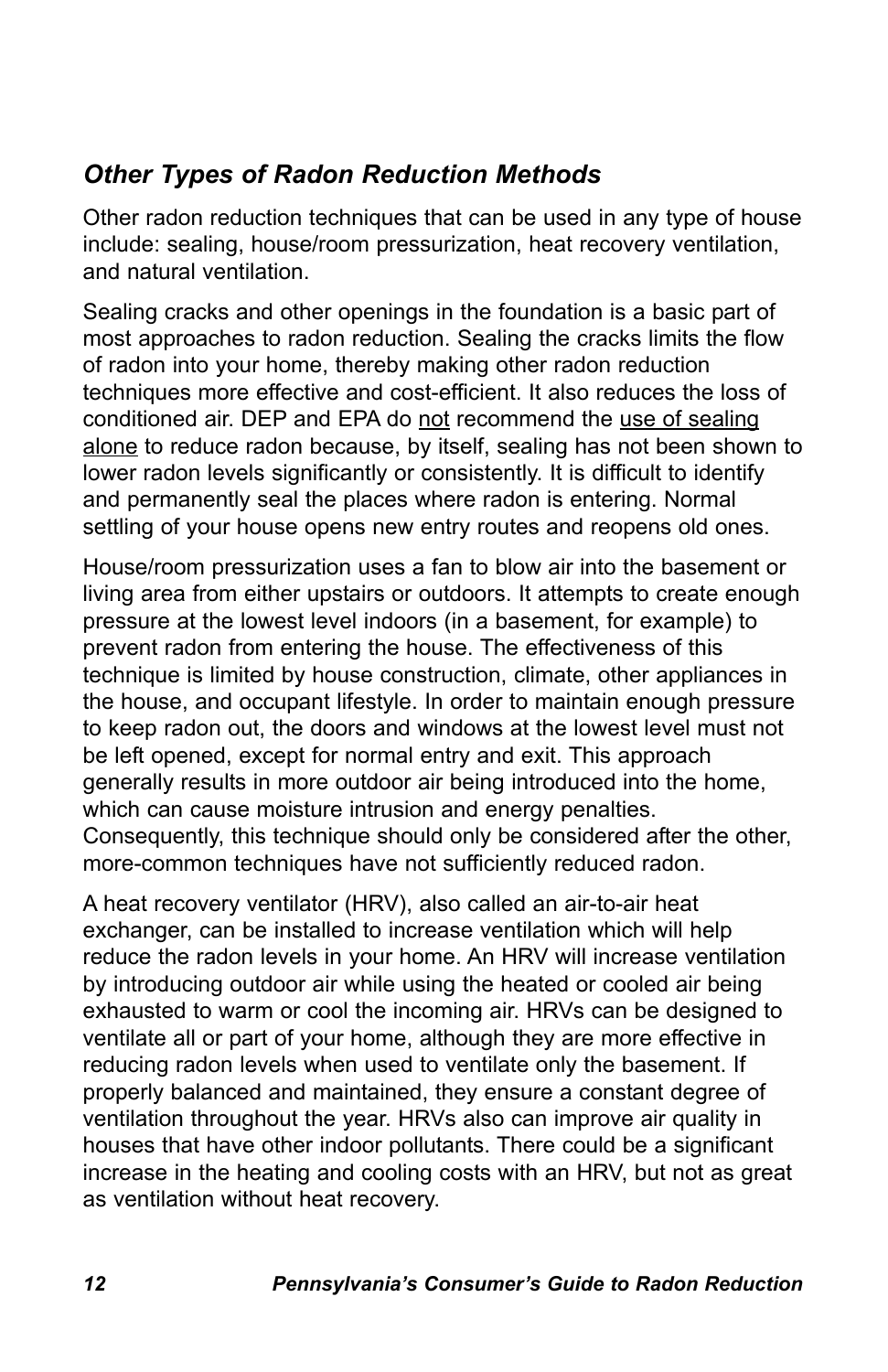Some natural ventilation occurs in all houses. By opening windows, doors, and vents on the lower floors you increase the ventilation in your house. This increase in ventilation mixes outdoor air with the indoor air containing radon, and can result in reduced radon levels. However, once windows, doors and vents are closed, radon concentrations most often return to previous values within about 12 hours. Natural ventilation in any type of house should normally be regarded as only a temporary radon reduction approach because of the following disadvantages: loss of conditioned air and related discomfort, greatly increased costs of conditioning additional outside air, and security concerns.

### *CHECKING YOUR CONTRACTOR'S WORK*

Below is a list of basic installation requirements that your contractor should meet when installing a radon reduction system in your home. It is important to verify with your contractor that the radon mitigation standards are properly met to ensure that your radon reduction system will be effective. You can also call the Pennsylvania radon office at 800-237-2366 to ensure that all requirements have been met.

- □ Radon reduction systems must be clearly labeled. This will avoid accidental changes to the system, which could disrupt its function.
- The exhaust pipe(s) of soil suction systems must vent above the surface of the roof and 10 feet or more above the ground, and at least 10 feet away from windows, doors, or other openings that could allow the radon to reenter the house, if the exhaust pipe(s) do not vent at least two feet above these openings.
- ப The exhaust fan must not be located in or below a livable area of the house. For instance, it should be in an unoccupied attic of the house or outside - not in a basement!
- $\Box$ If installing an exhaust fan outside, the contractor must install a fan that meets local building codes for exterior use.
- $\Box$ Electrical connections of all active radon reduction systems must be installed according to local electrical codes.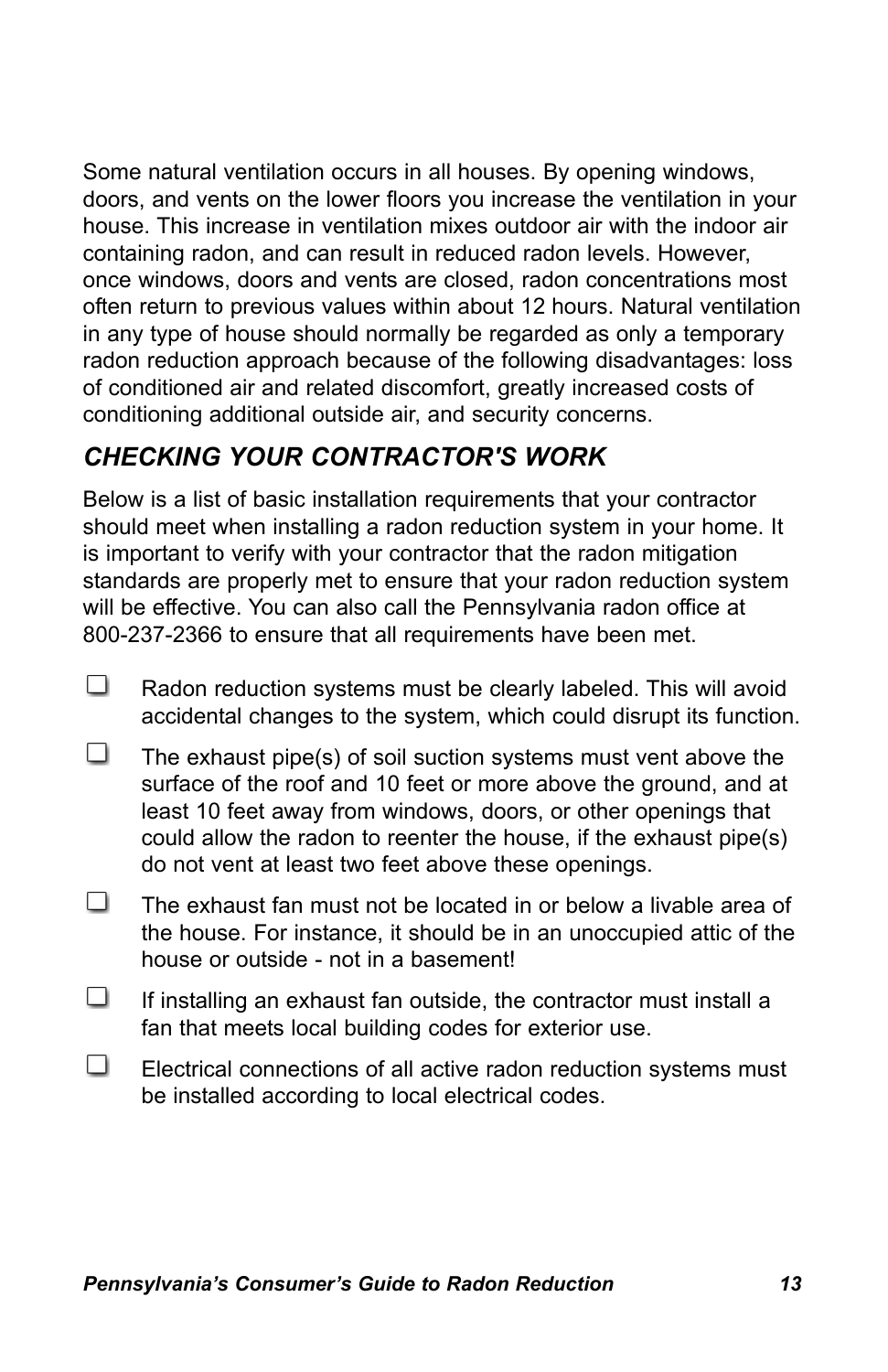- $\Box$ A warning device must be installed to alert you if an active system stops working properly. Examples of system failure warning devices are: a liquid gauge, a sound alarm, a light indicator, and a dial (needle display) gauge. The warning device must be placed where it can be seen or heard easily. Your contractor should check that the warning device works. Later on, if your monitor shows that the system is not working properly, call a contractor to have it checked.
- □ A post-mitigation radon test must be done within 30 days of system installation, but no sooner than 24 hours after your system is in operation with the fan on, if it has one. The contractor must ensure that a post-mitigation test is performed to check his work and his initial effectiveness of the system; however, it is recommended that you also get an independent follow-up radon measurement. Having an independent tester perform the test, or conducting the measurement yourself, will eliminate any potential conflict of interest. To test the system's effectiveness, a 2-7 day measurement is recommended. Test conditions: windows and doors must be closed 12 hours before and during the test, except for normal entry/exit.
- $\Box$ Make sure your contractor completely explains your radon reduction system, demonstrates how it operates, and explains how to maintain it. Ask for written operating and maintenance instructions and copies of any warranties.

### **LIVING IN A HOUSE WITH A RADON REDUCTION SYSTEM**

#### *Maintaining Your Radon Reduction System*

Similar to a furnace or chimney, radon reduction systems need some occasional maintenance. If you have an active (fan-powered) system, you should look at your warning device on a regular basis to make sure the system is working correctly. Fans may last five years or more and manufacturer warranties tend to not exceed five years. Replacement fans cost approximately \$250-\$350 including parts and labor. It is a good idea to retest your home at least every two years to be sure radon levels remain low.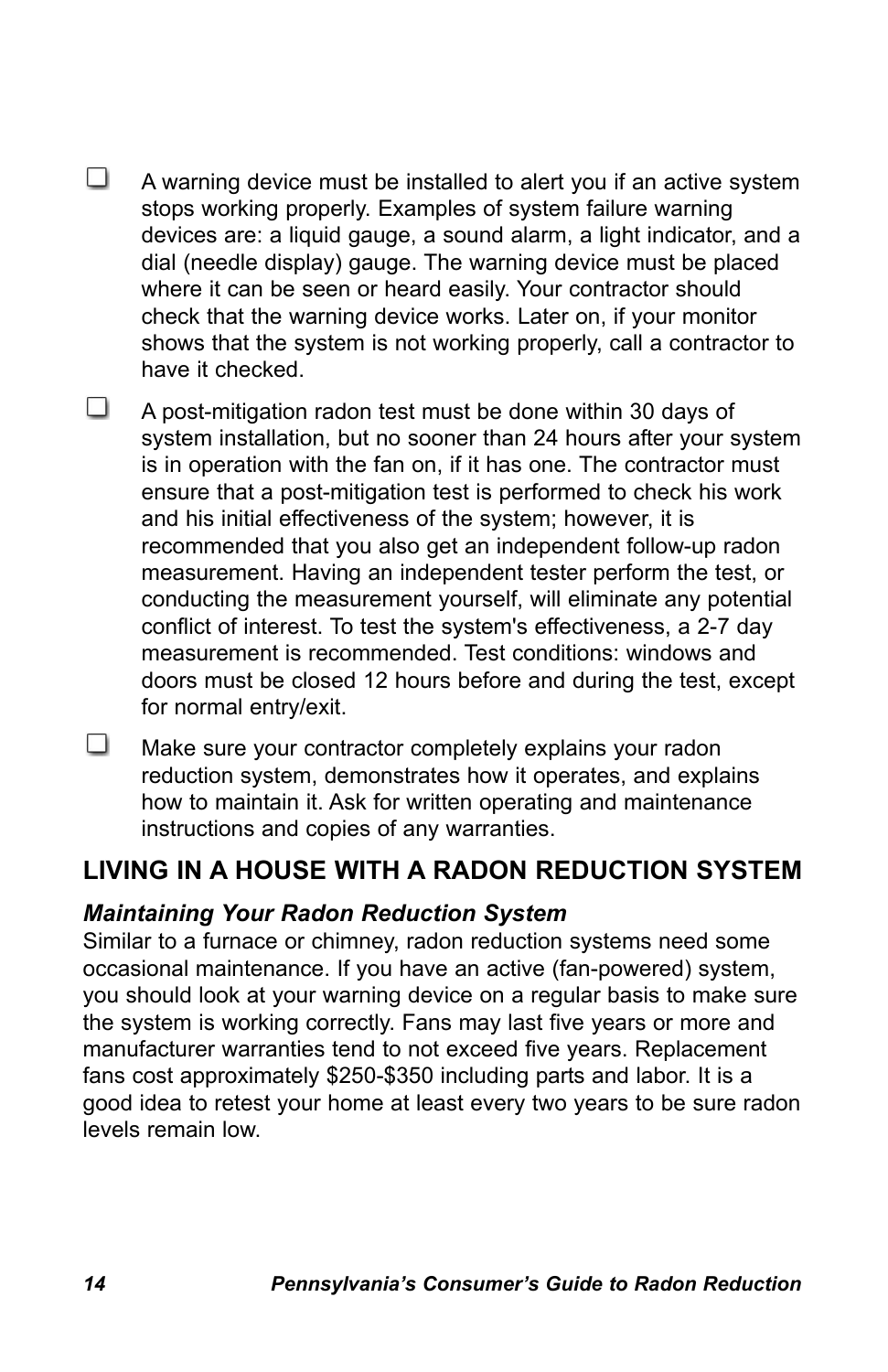*Remember, the fan should NEVER be turned off; it must run continuously for the system to work correctly.*

The filter in an HRV requires periodic cleaning and should be changed twice a year. Replacement filters for an HRV are easily changed and are priced between \$10 and \$25. Ask your contractor where filters can be purchased. Also, the vent that brings fresh air in from the outside needs to be inspected for leaves and debris. The ventilator should be checked annually by a heating, ventilating, and air-conditioning professional to make sure the airflow remains properly balanced. HRVs used for radon control should run all the time.

#### *Remodeling Your Home After Radon Levels Have Been Lowered*

If you decide to make major structural changes to your home after you have had a radon reduction system installed, such as converting an unfinished basement area into living space, ask your radon contractor whether these changes could void any warranties. If you are planning to add a new foundation for an addition to your house, ask your radon contractor about what measures should be taken to ensure reduced radon levels throughout the home. After you remodel, retest in the lowest

lived-in area to make sure the construction did not reduce the effectiveness of the radon reduction system.

### **BUYING OR SELLING A HOME?**

If you are buying or selling a home and need to make decisions about radon, consult *Pennsylvania Home Buyer's and Seller's Guide to Radon*. If you are selling a home that has a radon reduction system, inform potential buyers and supply them with information about your system's operation and maintenance. If you are building a new house, consider that it is almost always less expensive to build radonresistant features into new construction than it is to fix an existing house that has high radon levels. Ask your builder if he or she uses radon-resistant construction features. Your

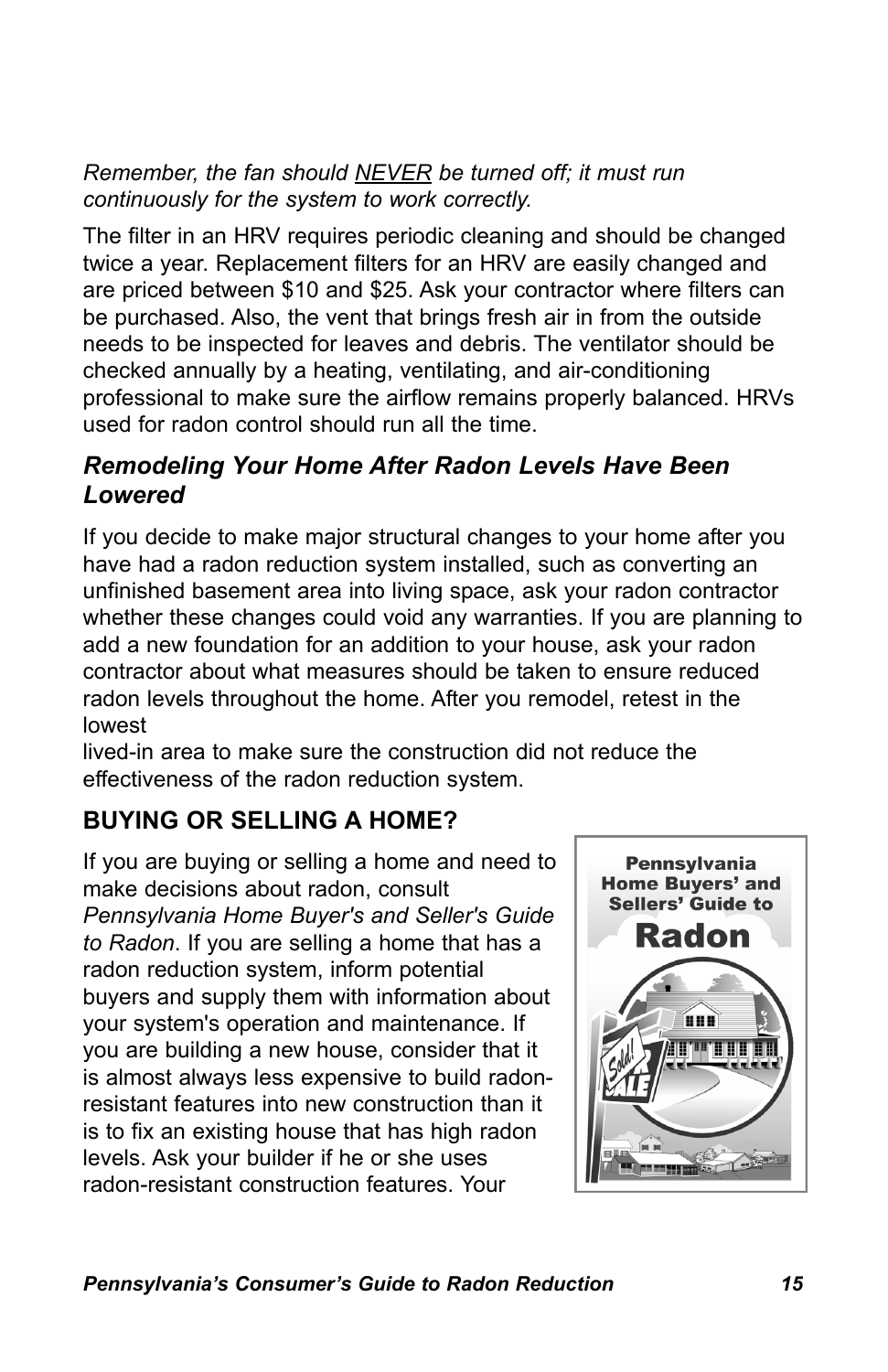builder can refer to EPA's document *Building Radon Out: A Step-by-Step Guide On How To Build Radon-Resistant Homes*, or your builder can work with a qualified contractor to design and install the proper radon reduction system. To obtain EPA's technical documents or to find a qualified contractor, contact the Pennsylvania radon office at 800- 23RADON or www.dep.pa.gov.

All homes should be tested for radon, and elevated radon levels should be reduced. **Even new homes built with radon-resistant features should be tested after occupancy to ensure that radon levels are below 4 pCi/L.** If you have a test result of 4 pCi/L or more, you can have a qualified mitigator easily add a vent fan to an existing passive system for about \$300 and further reduce the radon level in your home.

### **RADON IN WATER**

Most often, the radon in your home's indoor air can come from two sources, the soil or your water supply. Compared to radon entering your home through water, radon entering your home through soil is usually a much larger risk. If you are concerned about radon and you have a private well, consider testing for radon in both air and water. By testing for radon in both air and water, the results could enable you to more completely assess the radon mitigation option(s) best suited to your situation. The devices and procedures for testing your home's water supply are different from those used for measuring radon in air.

The radon in your water supply poses an inhalation risk and a small ingestion risk. Most of your risk from radon in water comes from radon released into the air when water is used for showering and other household purposes. Research has shown that your risk of lung cancer from breathing radon in air is much larger than your risk of stomach cancer from swallowing water with radon in it.

Radon in your home's water is not usually a problem when its source is surface water. A radon-in-water problem is more likely when its source is ground water, such as a private well or a public water supply system that uses ground water. Some public water systems treat their water to reduce radon levels before it is delivered to your home. If you are concerned that radon may be entering your home through the water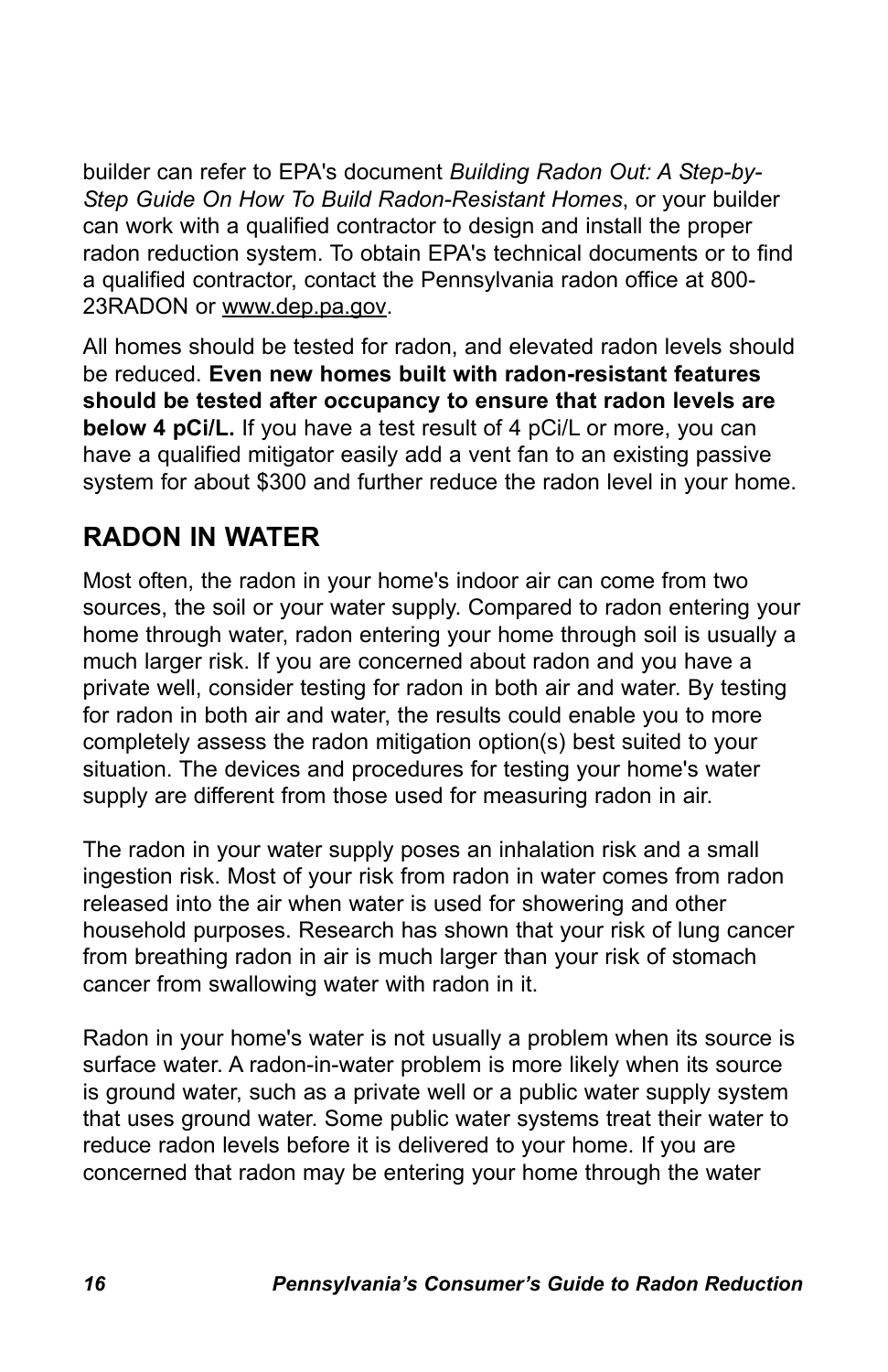and your water comes from a public water supply, contact your water supplier.

If you've tested your private well and have a problem with radon in your water, it can be easily fixed. Your home's water supply can be treated in one of two ways. Point-of-entry treatment for the whole house can effectively remove radon from the water before it enters your home's water distribution system. Point-of-entry treatment usually employs either granular activated carbon (GAC) filters or aeration systems. Both GAC filters and aeration systems have advantages and disadvantages that should be discussed with Pennsylvania radon office staff or a water treatment professional. Point-of-use treatment devices remove radon from your water at the tap, but only treat a small portion of the water you use, e.g., the water you drink. Point-of-use devices are not effective in reducing the risk from breathing radon released into the air from all water used in the home.

For information on radon in water, testing and treatment, and radon in drinking water standards, or for general help, call Pennsylvania radon office staff or EPA's Drinking Water Hotline at 800-426-4791. Pennsylvania radon office staff can assist you in obtaining radon-inwater test kits and interpreting test results.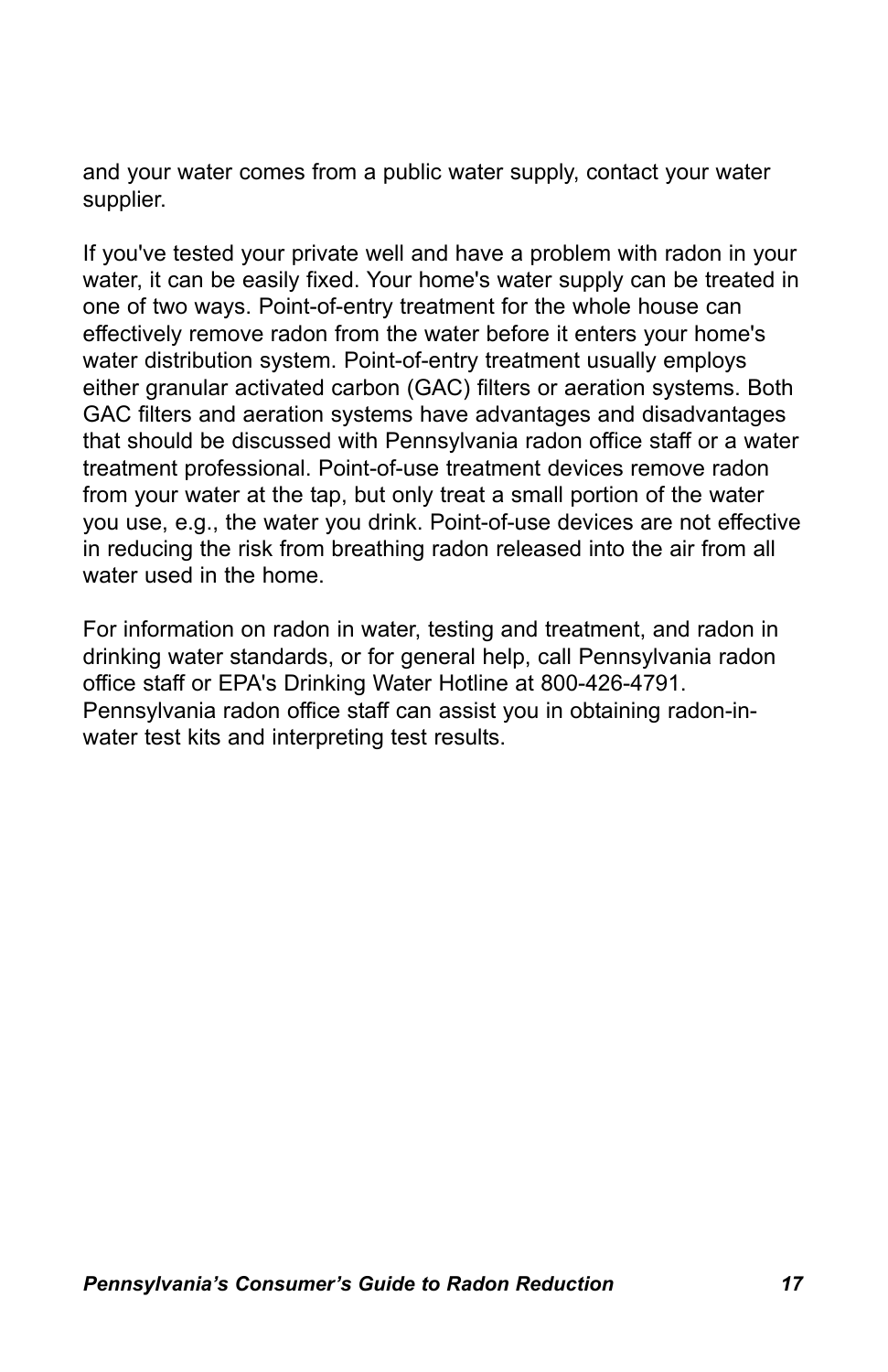### **RADON REDUCTION OF VARIOUS MITIGATION TECHNIQUES**

| <b>Technique</b>                                                                            | <b>Typical Radon</b><br><b>Reduction</b> | <b>Comments</b>                                                                                                                                                                                                                            |
|---------------------------------------------------------------------------------------------|------------------------------------------|--------------------------------------------------------------------------------------------------------------------------------------------------------------------------------------------------------------------------------------------|
| <b>Subslab Suction</b><br>(Subslab<br>Depressurization)                                     | 55 to 99 percent                         | Works best if air can move easily in material<br>under slab.                                                                                                                                                                               |
| <b>Passive Subslab</b><br>Suction                                                           | 30 to 70 percent                         | May be more effective in cold climates; not as<br>effective as active subslab suction.                                                                                                                                                     |
| <b>Draintile Suction</b>                                                                    | 50 to 99 percent                         | Can work with either partial or complete drain<br>tile loops.                                                                                                                                                                              |
| <b>Block-Wall Suction</b>                                                                   | 50 to 99 percent                         | Only in homes with hollow block-walls; requires<br>sealing of major openings.                                                                                                                                                              |
| Sump-Hole Suction 50 to 99 percent                                                          |                                          | Works best if air moves easily to sump from<br>under the slab.                                                                                                                                                                             |
| Submembrane<br>Depresserization in<br>a Crawlspace                                          | 50 to 99 percent                         | Less heat loss than natural ventilation in cold<br>winter climates.                                                                                                                                                                        |
| <b>Natural Ventilation</b><br>in a Crawlspace                                               | 0 to 50 percent                          | Costs variable.                                                                                                                                                                                                                            |
| <b>Sealing of Radon</b><br><b>Entry Routes</b>                                              | <b>See Comments</b>                      | Normally only used with other techniques;<br>proper materials and installation required.                                                                                                                                                   |
| <b>House (Basement)</b><br>Pressurization                                                   | 50 to 99 percent                         | Works best with tight basement isolated from<br>outdoors and upper floors.                                                                                                                                                                 |
| <b>Natural Ventilation</b>                                                                  | Variable /<br><b>Temporary</b>           | Significant heated or cooled air loss; operating<br>costs depend on utility rates and amount of<br>ventilation.                                                                                                                            |
| <b>Heat Recovery</b><br><b>Ventilation (HRV)</b>                                            | Variable / See<br>Comments               | Limited use; effectiveness limited by radon<br>concentration or the amount of ventilation air<br>available for dilution by the HRV. Best applied in<br>limited-space areas like basements.                                                 |
| <b>Private Well Water</b><br><b>Systems: Aeration</b>                                       | 95 to 99 percent                         | Generally more efficient than GAC; requires<br>annual cleaning to maintain effectiveness and to<br>prevent contamination; requires venting radon to<br>outdoors.                                                                           |
| <b>Private Well Water</b><br><b>Systems: Granular</b><br><b>Activated Carbon,</b><br>or GAC | 85 to 95 percent                         | Less efficient for higher levels than aeration; use<br>for moderate levels, around 50,000 pCi/L or less<br>in water; radioactive radon by-products can<br>build on carborn; may need radiation shield<br>around tank and care in disposal. |

Note: Mitigation costs vary due to technique, materials, and the extent of the problem. Typically the cost of radon mitigations are comparable to other common home repairs.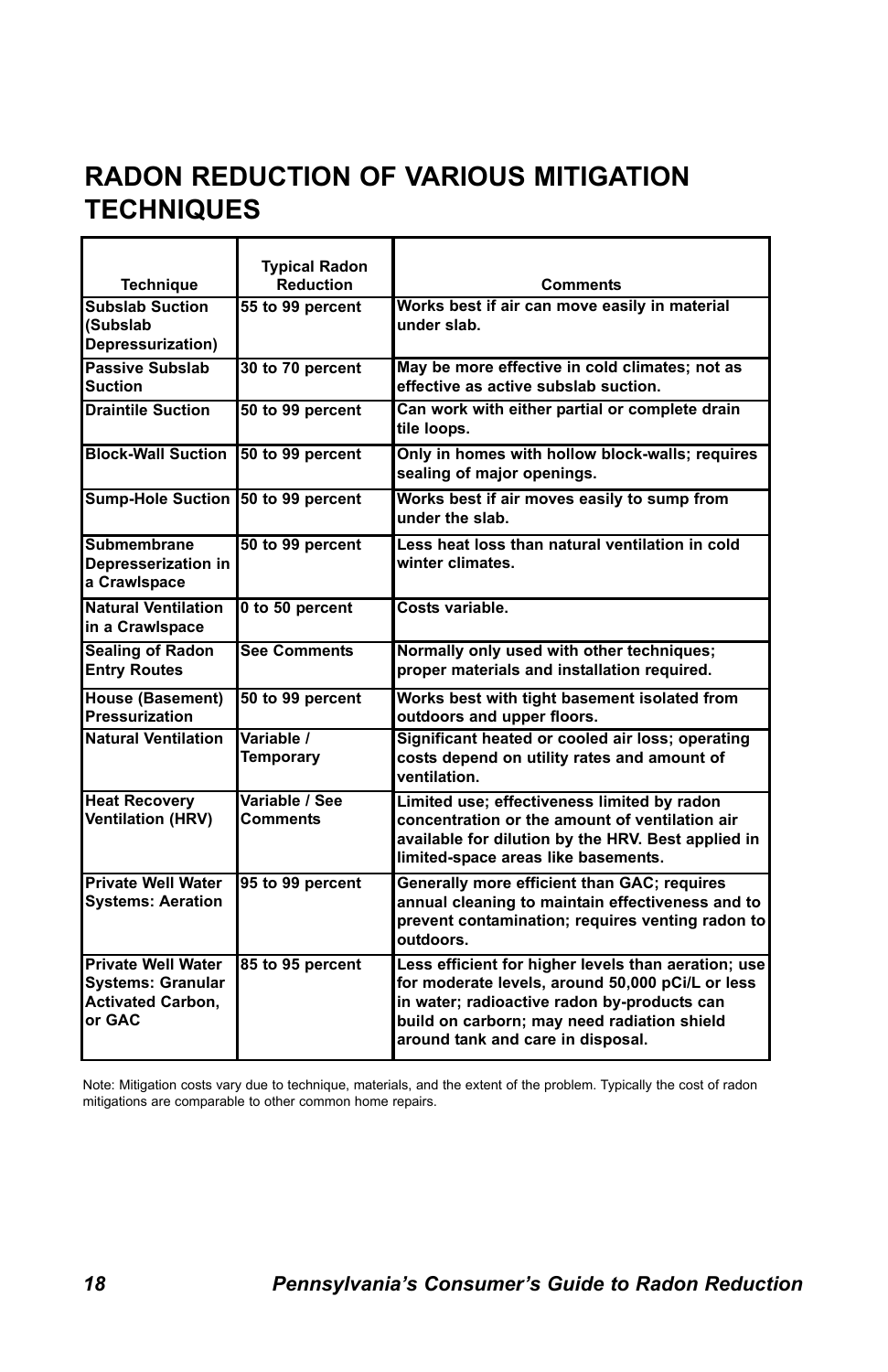### **STATE RADON OFFICES**

#### **(http://www.epa.gov/iaq/contacts.html)**

Call your state radon office or EPA Regional office for additional help with any of your radon questions. Up-to-date information on how to contact your state radon office is also available on the web (site listed above). You will also find a list of state hotlines, state indoor air coordinators, and state web sites (if available). Some states can also provide you with a list of qualified radon services providers. Native Americans living on Tribal Lands should contact their Tribal Health Department or Housing Authority for assistance.

### **FOR FURTHER INFORMATION**

#### **EPA Radon Website**

http://www.epa.gov/radon

EPA's main radon home page. Includes links to publications, hotlines, private proficiency programs, and more.

#### **EPA Regional Offices**

http://www.epa.gov/iaq/whereyoulive.html Check this website for a listing of your EPA regional office.

#### **EPA Publications**

Most EPA radon publications are available online at www.epa.gov/radon/publicationabout-radon.

#### **Hotlines**

#### **800-SOS-RADON (767-7236)**

Operated by Kansas State University in partnership with EPA. Order radon test kits by phone.

#### **800-426-4791**

Safe Drinking Water Hotline, privately operated under contract to EPA. For general information on drinking water, radon in water, testing and treatment, and radon drinking water standards.

#### **Proficiency Programs**

National Radon Proficiency Program (NRPP) 800-269-4174 www.aarst-nrpp.com

National Radon Safety Board (NRSB) 866-329-3474 www.nrsb.org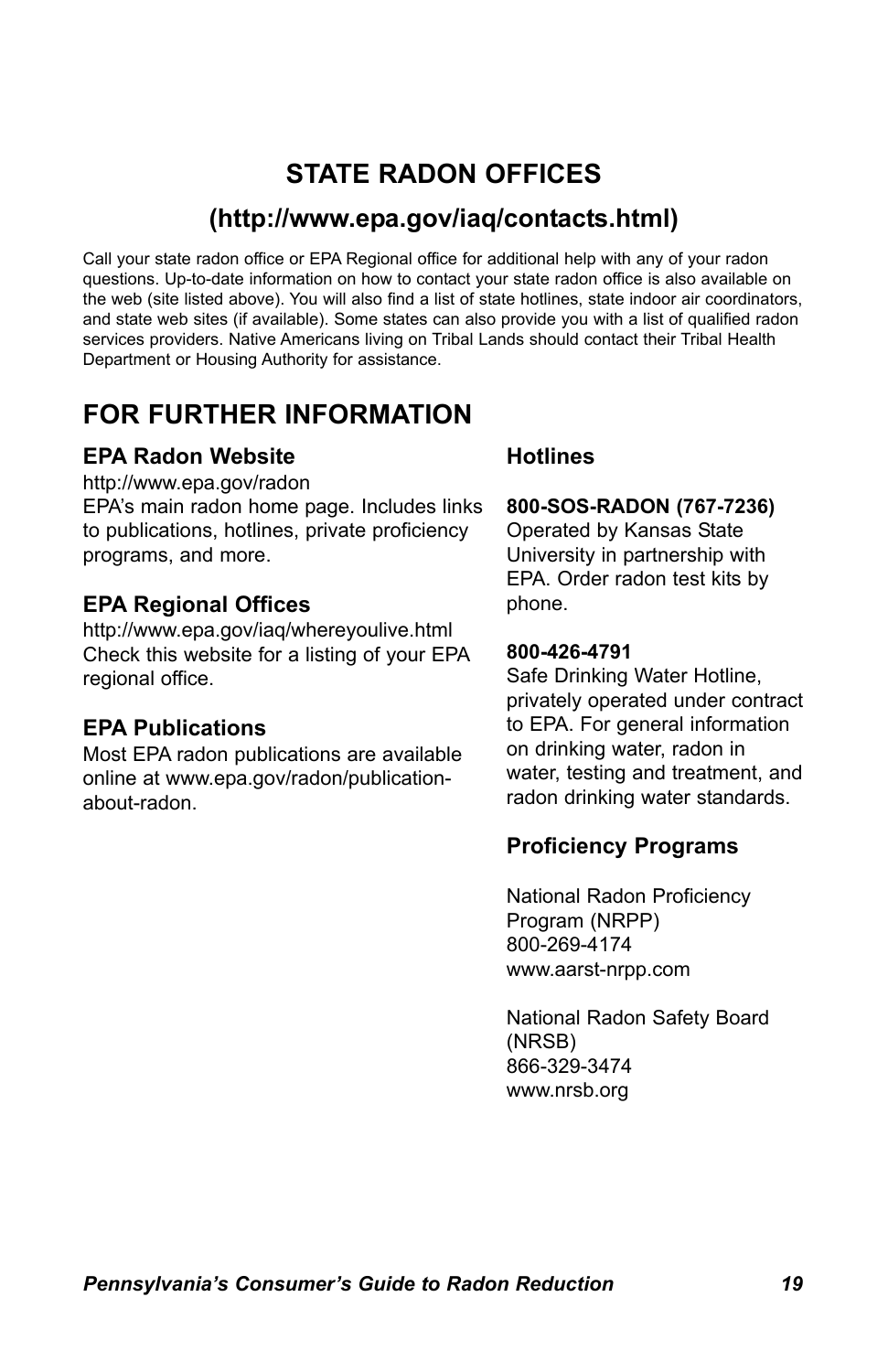### **NOTES**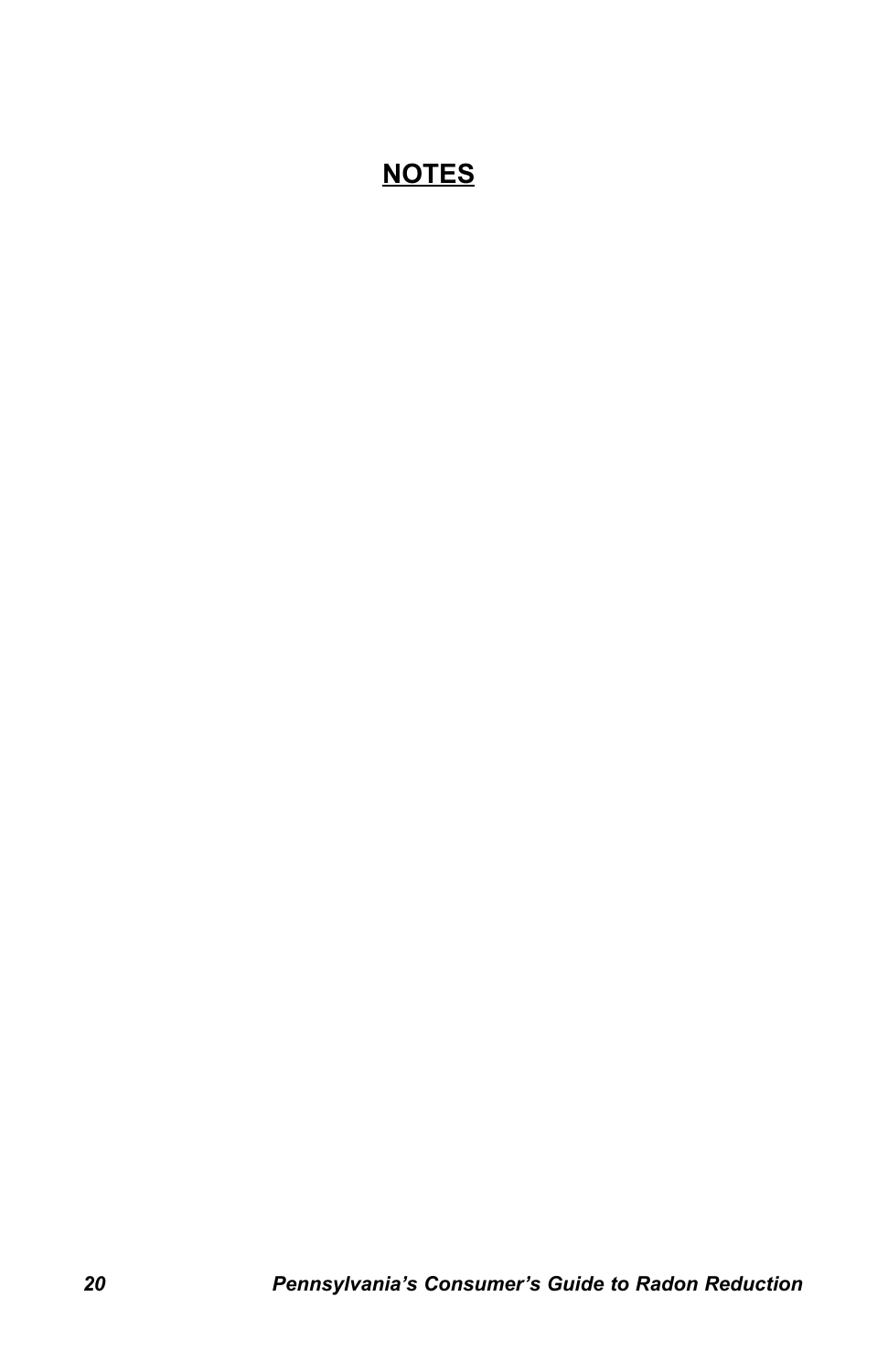### **NOTES**